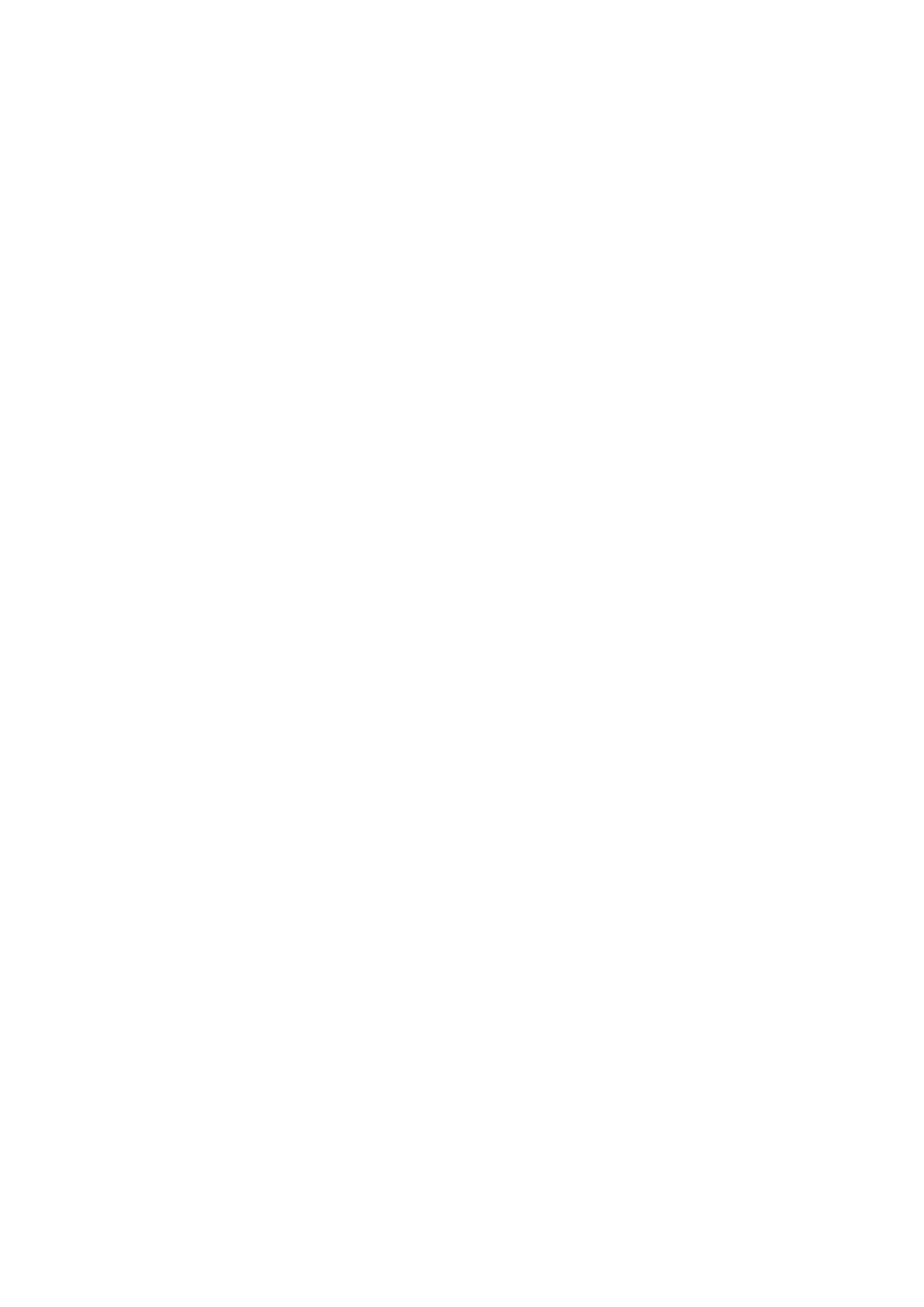**ACTION:** *Place 7 counters of the same colour on the table.*<br>**SAY:** How many counters are there? **Say:** How many counters are there?

| <b>Stage</b> | <b>Strategy observed</b>                                               |
|--------------|------------------------------------------------------------------------|
| $\Omega$     | Student cannot count 7 objects                                         |
|              | <b>Correctly counts the 7 objects</b>                                  |
|              |                                                                        |
|              | <b>DECISION:</b> If "1" is circled in Task 1, CONTINUE the interview.  |
|              | If "0" is circled, rate the student at Stage 0 and STOP the interview. |
|              |                                                                        |
|              |                                                                        |
|              |                                                                        |
|              |                                                                        |

|      | <b>TASK 2</b>                                                                |                                             |  | <b>INTERVIEW 3 TASK 2</b>                                                                                                                                                 |  |
|------|------------------------------------------------------------------------------|---------------------------------------------|--|---------------------------------------------------------------------------------------------------------------------------------------------------------------------------|--|
|      |                                                                              |                                             |  | $2 + 4 = \Box$                                                                                                                                                            |  |
| SAY: |                                                                              | Please hold out your hands for me.          |  | <b>ACTION:</b> Place 2 counters in the student's hand.                                                                                                                    |  |
| SAY: |                                                                              | Here are 2 counters.                        |  | <b>ACTION:</b> Place 4 counters in their other hand.                                                                                                                      |  |
| SAY: | Here are another 4 counters.                                                 |                                             |  | <b>ACTION:</b> Close the student's hands to encourage<br><i>imaging.</i>                                                                                                  |  |
| SAY: | altogether?                                                                  | How many counters have you got              |  | <b>ACTION:</b> Allow the student to open their hands if they<br>find imaging difficult.                                                                                   |  |
|      | <b>Stage</b>                                                                 | <b>Strategy observed</b>                    |  |                                                                                                                                                                           |  |
|      | 1                                                                            | Cannot solve the addition problem (Stage 1) |  |                                                                                                                                                                           |  |
|      | $2 - 3$                                                                      |                                             |  | Physically counts all the objects from 1 on materials (Stage 2)                                                                                                           |  |
|      | Correctly counts all the items from 1 by imaging (Stage 3)                   |                                             |  |                                                                                                                                                                           |  |
|      | 4<br><b>Counts on e.g., 3, 4, 5, 6 or 5, 6</b><br>or higher<br>Knows $2 + 4$ |                                             |  |                                                                                                                                                                           |  |
|      |                                                                              |                                             |  | <b>DECISION:</b> If either "2-3" or "4" are circled in Task 2, CONTINUE the interview.<br>If "1" is circled, STOP the interview. If in any doubt, CONTINUE the interview. |  |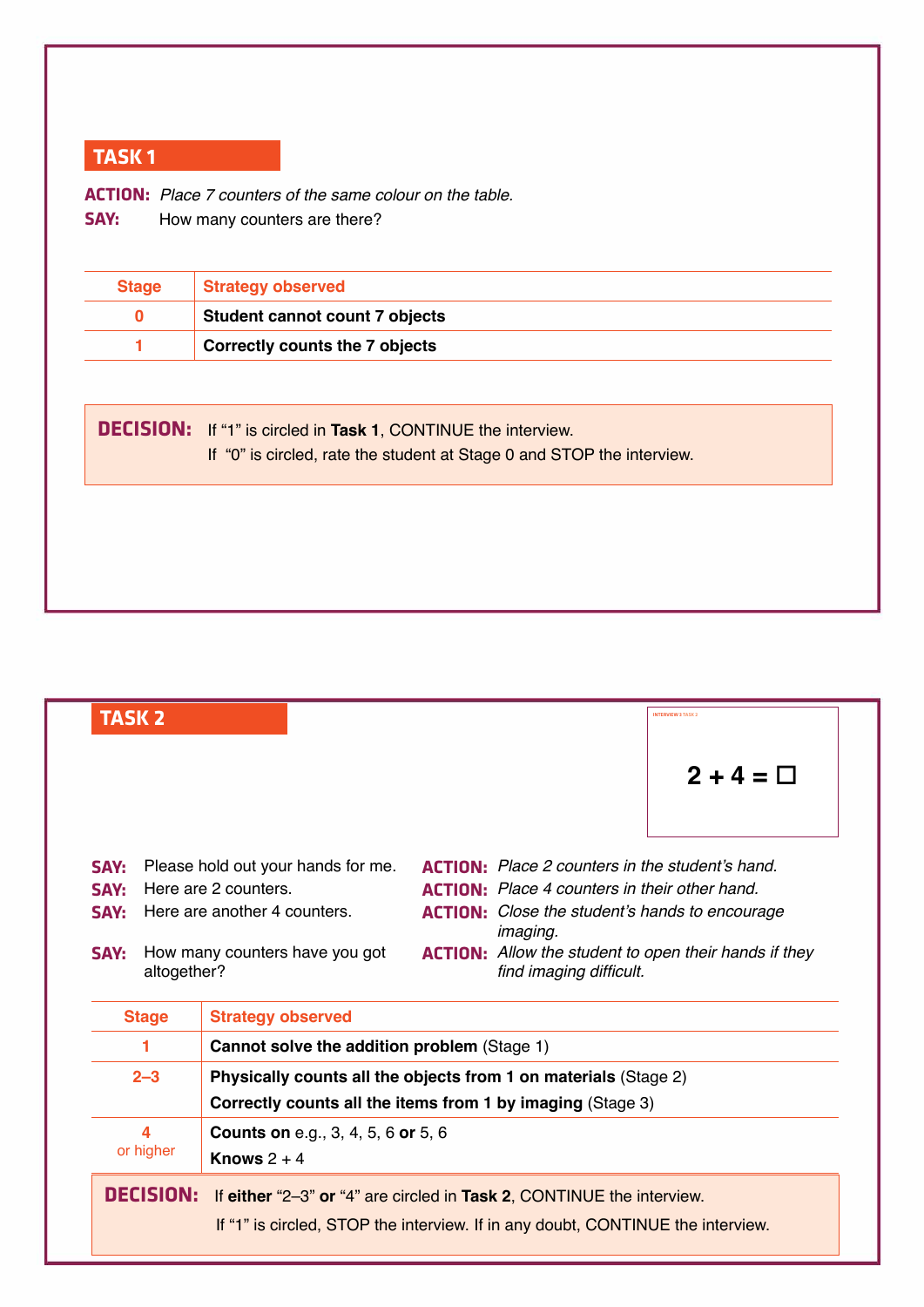

Interview 3 **Task 3**  $8 + 5 = \Box$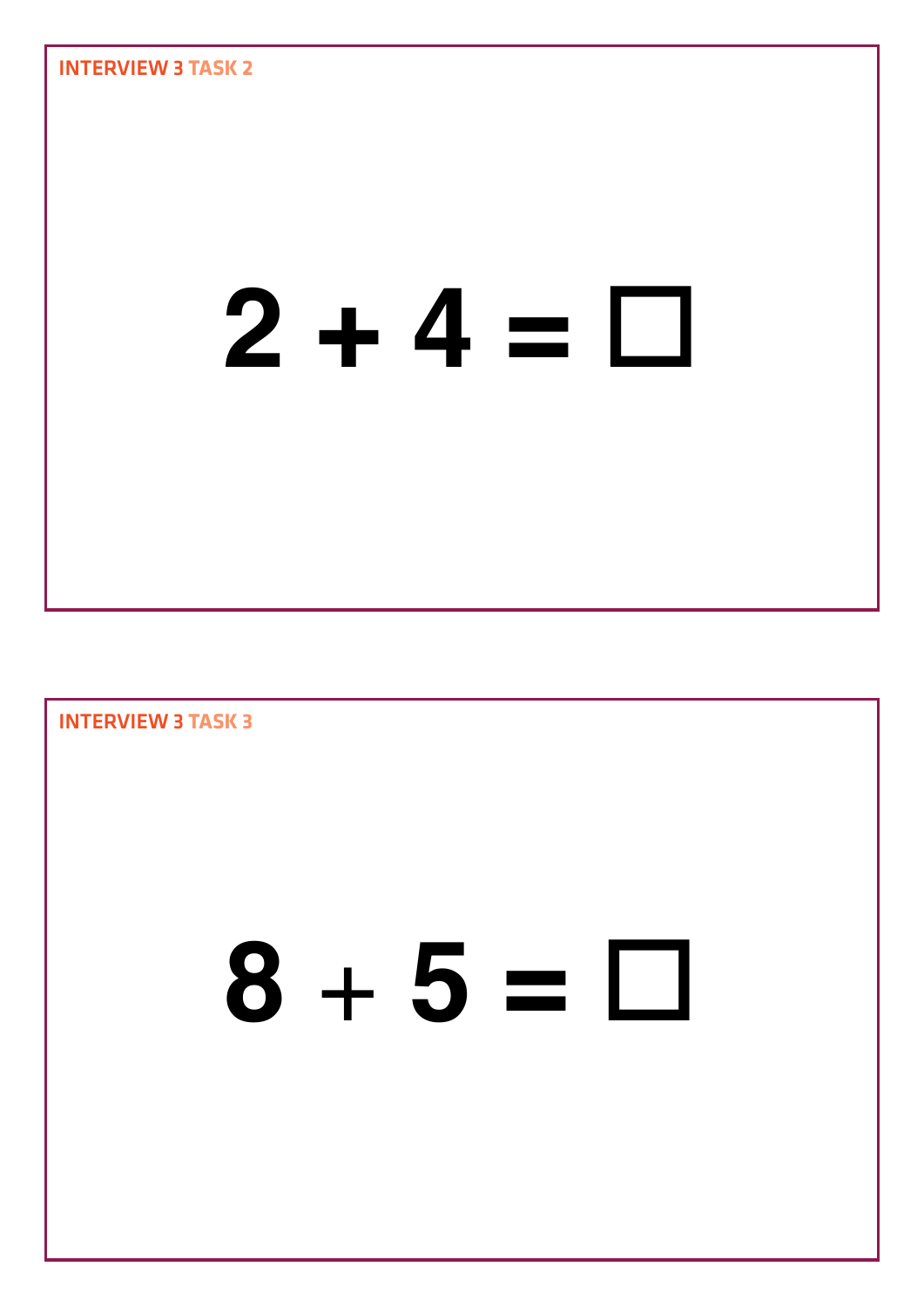| SAY:                        | <b>ACTION:</b> Place 8 counters under a card then place 5 under another card.<br>Here are 8 counters, and here are 5 counters.<br>How many counters are there altogether?                                                        |  |
|-----------------------------|----------------------------------------------------------------------------------------------------------------------------------------------------------------------------------------------------------------------------------|--|
| <b>Stage</b>                | <b>Strategy observed</b>                                                                                                                                                                                                         |  |
| 3                           | <b>Cannot solve the problem</b> (After removing the cards – Stage 1)<br><b>Counts all objects from 1 on materials (Stage 2) e.g., 1, 2, 3, , 13</b><br><b>Counts all objects from 1 by imaging (Stage 3) e.g., 1, 2, 3, , 13</b> |  |
| 4                           | <b>Counts on</b> (Stage 4) <b>e.g.,</b> 9, 10, 11, 12, 13 or 6, 7, , 12, 13                                                                                                                                                      |  |
| <b>Early 5</b><br>or higher | Uses a part-whole strategy e.g.,<br>- Making to ten e.g., $8 + 2 = 10$ ; $10 + 3 = 13$<br>- Doubling with compensation e.g., $5 + 5 = 10$ ; $10 + 3 = 13$ or $8 + 8 = 16$ ; $16 - 3 = 13$<br>- Addition fact e.g., $8 + 5 = 13$  |  |

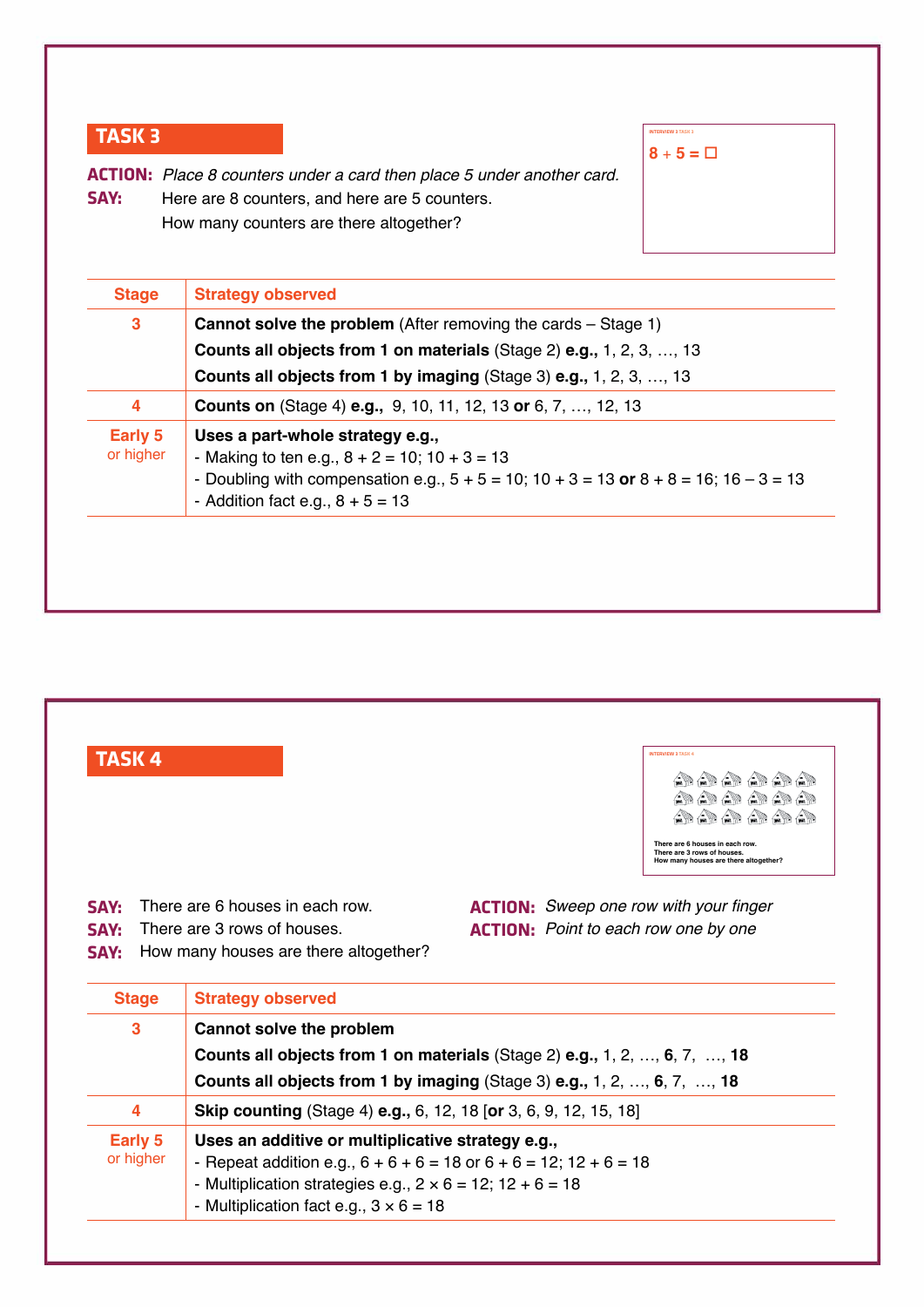

# Interview 3 **Task 5 You have 12 lollipops for your party. A quarter of the lollipops are lemon. How many lemon lollipops are there?**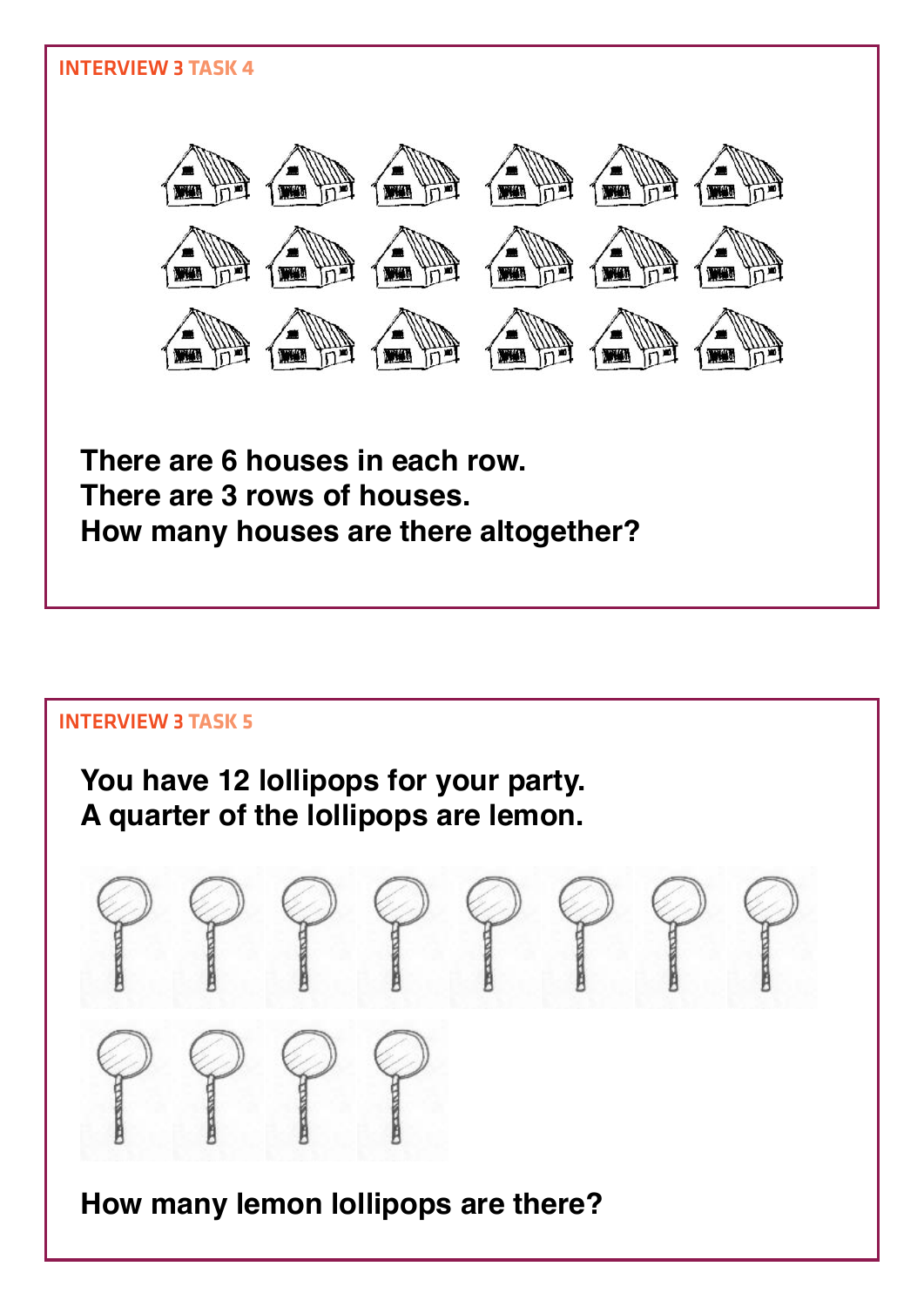**actIon:** *Provide 12 counters (lollipops).*  **Say:** *Allow the student access to these counters if necessary.* You have 12 lollipops for your party. A quarter of the lollipops are lemon.



How many lemon lollipops are there?

*Note: Say "fourth" instead of "quarter" if this is more familiar to your student.*

| <b>Stage</b>     | <b>Strategy observed</b>                                                                  |  |  |  |  |
|------------------|-------------------------------------------------------------------------------------------|--|--|--|--|
| $2 - 4$          | Cannot solve the problem                                                                  |  |  |  |  |
|                  | Equally shares the lollipops, on materials or by imaging (Stage 2-4)                      |  |  |  |  |
| Early 5          | Uses an additive or multiplicative strategy e.g.,                                         |  |  |  |  |
| or higher        | - Additive partitioning e.g., $6 + 6 = 12$ and $3 + 3 + 3 + 3 = 12$                       |  |  |  |  |
|                  | - Multiplication or division strategy e.g., $3 \times 3 = 9$ ; $9 + 3 = 12$               |  |  |  |  |
|                  | - Multiplication or division fact e.g., $4 \times 3 = 12$ or $12 \div 4 = 3$              |  |  |  |  |
| <b>DECISION:</b> | If any "E5" are circled in Tasks 3, 4 or 5, or if the "4s" are circled in both Task 3 and |  |  |  |  |
|                  | <b>Task 4, CONTINUE the interview.</b>                                                    |  |  |  |  |
|                  |                                                                                           |  |  |  |  |
|                  | Otherwise STOP the interview. If in any doubt, CONTINUE the interview.                    |  |  |  |  |

| <b>TASK 6</b><br>SAY: | <b>INTERVIEW 3 TASK</b><br>Tui has \$36.<br>She needs \$58 to buy a kitten.<br>Tui has \$36.<br>She needs \$58 to buy a kitten.<br>How much more does she need to save?<br>How much more does she need to save? |  |  |  |
|-----------------------|-----------------------------------------------------------------------------------------------------------------------------------------------------------------------------------------------------------------|--|--|--|
| <b>Stage</b>          | <b>Strategy observed</b>                                                                                                                                                                                        |  |  |  |
| <b>Early 5</b>        | Cannot solve the problem or Uses an earlier numeracy stage                                                                                                                                                      |  |  |  |
|                       | <b>Counting on or Counting back</b> (Stage 4) <b>e.g., 37, 38, , 58</b>                                                                                                                                         |  |  |  |
|                       | Skip counting in tens and ones (Stage 4) e.g., [36] 46, 56, 57, 58                                                                                                                                              |  |  |  |
|                       | <b>Repeat addition in tens and ones (Stage E5) e.g.,</b><br>$58 - 10 = 48$ ; $48 - 10 = 38$ ; $38 - 2 = 36$ ; $20 + 2 = 22$ or<br>$36 + 10 = 46$ ; $46 + 10 = 56$ ; $56 + 2 = 58$ ; $20 + 2 = 22$               |  |  |  |
|                       | Mix of counting and part-whole strategies (Stage E5) e.g.,<br>$36 + 4 = 40$ ; $40 + 10 = 50$ ; 51, 52, , 57, 58                                                                                                 |  |  |  |
| 5<br>or higher        | Uses a part-whole strategy e.g.,<br>- Place value partitioning e.g., $(50 - 30) + (8 - 6) = 20 + 2 = 22$                                                                                                        |  |  |  |
|                       | - Adding on in parts e.g., $36 + 20 = 56$ ; $56 + 2 = 58$ ; $20 + 2 = 22$<br>- Making to ten e.g., $36 + 4 = 40$ ; $40 + 10 = 50$ ; $50 + 8 = 58$ ; $4 + 10 + 8 = 22$                                           |  |  |  |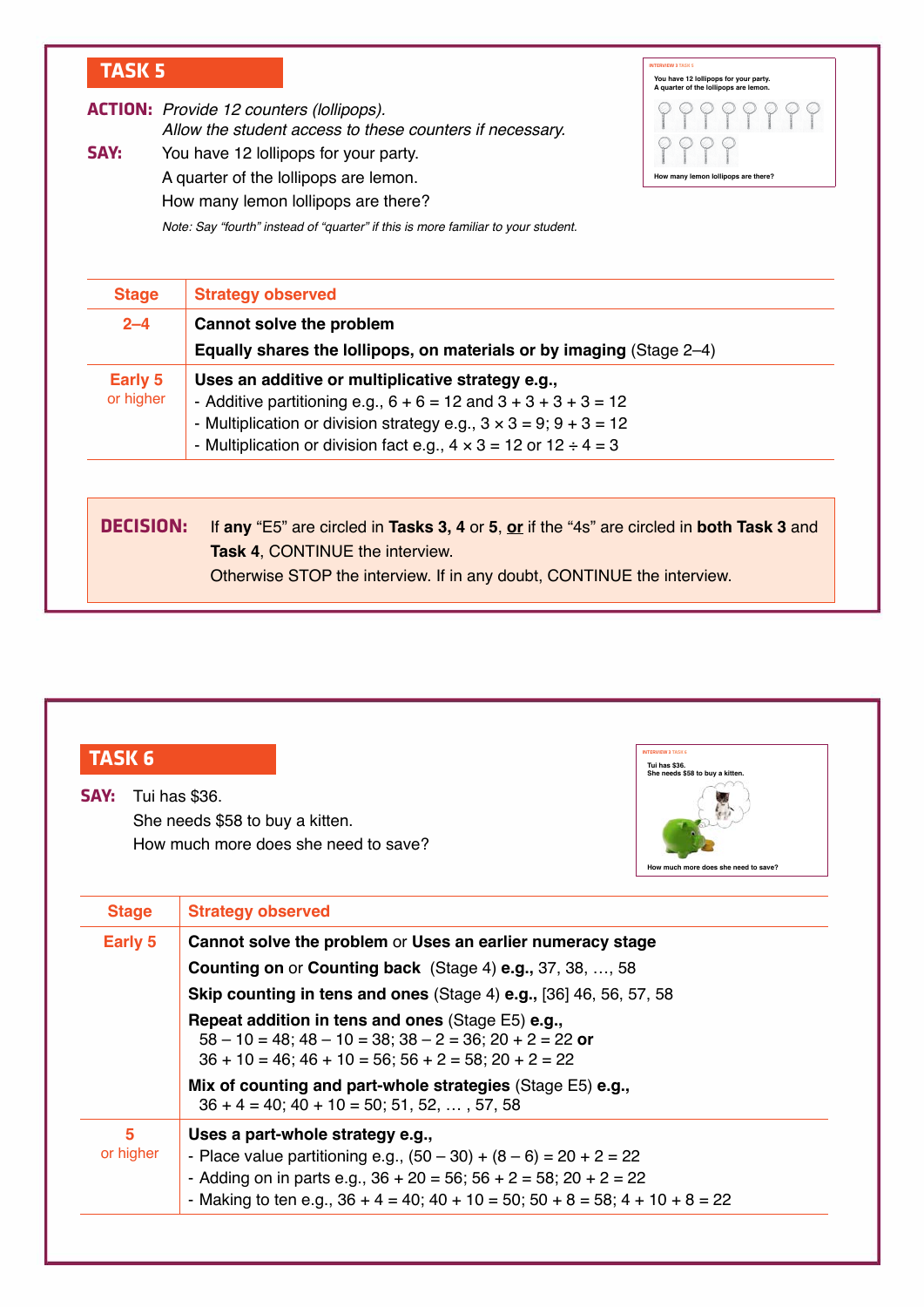

**There were 45 students at a quiz night. Each team had 5 students in it.**



**How many teams were competing in the quiz?**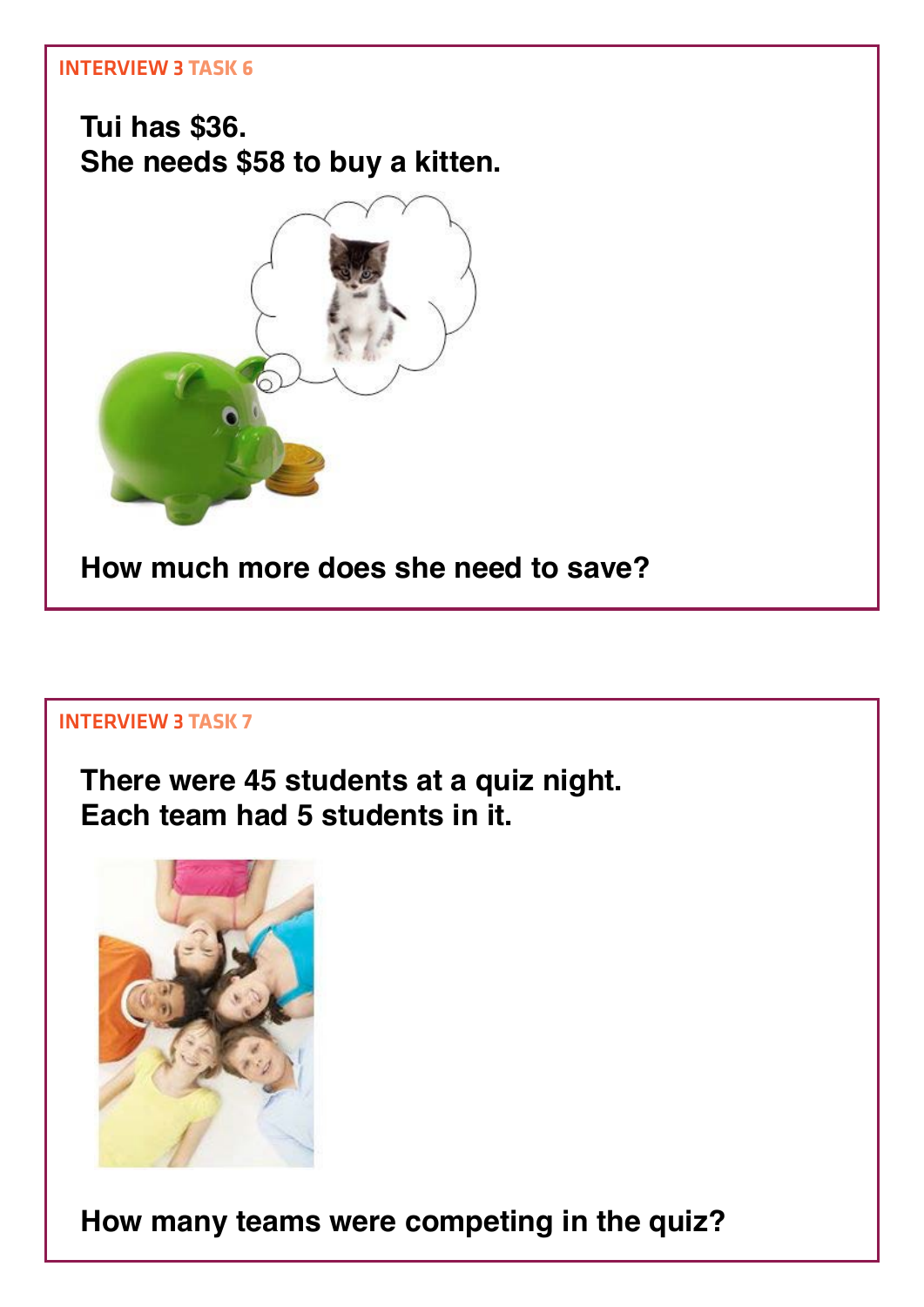**Say:** There were 45 students at a quiz night. Each team had 5 students in it. How many teams were competing in the quiz?



| Early 5        | Cannot solve the problem or Uses an earlier numeracy stage<br><b>Skip counting (Stage 4) e.g., 5, 10, 15, , 45</b>                                                                                                                                                                                                                                              |
|----------------|-----------------------------------------------------------------------------------------------------------------------------------------------------------------------------------------------------------------------------------------------------------------------------------------------------------------------------------------------------------------|
|                | <b>Repeated addition</b> (Stage E5) <b>e.g.,</b> $5 + 5 + 5 +  + 5 = 45$                                                                                                                                                                                                                                                                                        |
| 5<br>or higher | Uses an additive or multiplicative strategy e.g.,<br>- Additive strategies<br>e.g., $5 + 5 = 10$ ; $10 + 10 = 20$ ; $20 + 20 = 40$ ; $40 + 5 = 45$ ; $8 + 1 = 9$<br>- Derive from multiplication facts<br>e.g., $4 \times 5 = 20$ ; $20 + 20 = 40$ ; $40 + 5 = 45$ ; $8 + 1 =$<br>- Multiplication or division facts e.g., $5 \times 9 = 45$ or $45 \div 5 = 9$ |

| <b>TASK 8</b><br>SAY: | Kimberley irons her 8 T-shirts in 4 minutes.<br>How long does it take her to iron 1 T-shirt?                                                                                                                                                                                                                                                                                                                              | Kimberley irons her 8 T-shirts in 4 minutes.<br>How long does it take her to iron 1 T-shirt? |  |
|-----------------------|---------------------------------------------------------------------------------------------------------------------------------------------------------------------------------------------------------------------------------------------------------------------------------------------------------------------------------------------------------------------------------------------------------------------------|----------------------------------------------------------------------------------------------|--|
| <b>Stage</b>          | <b>Strategy observed</b>                                                                                                                                                                                                                                                                                                                                                                                                  |                                                                                              |  |
| <b>Early 5</b>        | Cannot solve the problem or Uses an earlier numeracy stage                                                                                                                                                                                                                                                                                                                                                                |                                                                                              |  |
|                       | Incorrect additive strategy (Stage 4) e.g.,<br>$4 + 4 = 8$ ; 1 + 4 = 5 minutes or $4 + 4 = 8$ so 1 + 1 = 2 minutes                                                                                                                                                                                                                                                                                                        |                                                                                              |  |
| 5<br>or higher        | Uses a proportional approach e.g.,<br>- Additive strategies e.g., $\frac{1}{2} + \frac{1}{2} +  + \frac{1}{2} = 4$ or<br>4 + 4 = 8 and $\frac{1}{2}$ + $\frac{1}{2}$ = 1 so the answer is $\frac{1}{2}$<br>- Multiplicative strategies e.g., 4 is half of 8 so it's half of 1 minute or $4 \div 8 = \frac{1}{2}$ minute<br>- Rate strategies e.g., 8:4 = 4:2 = 2:1 so the answer is $\frac{1}{2}$ a minute (= 30 seconds) |                                                                                              |  |

**decISIon:** If **any** "5" are circled in **Tasks 6, 7** or **8**, CONTINUE the interview. If **only** "E5" are circled, STOP the interview. If in any doubt, CONTINUE the interview.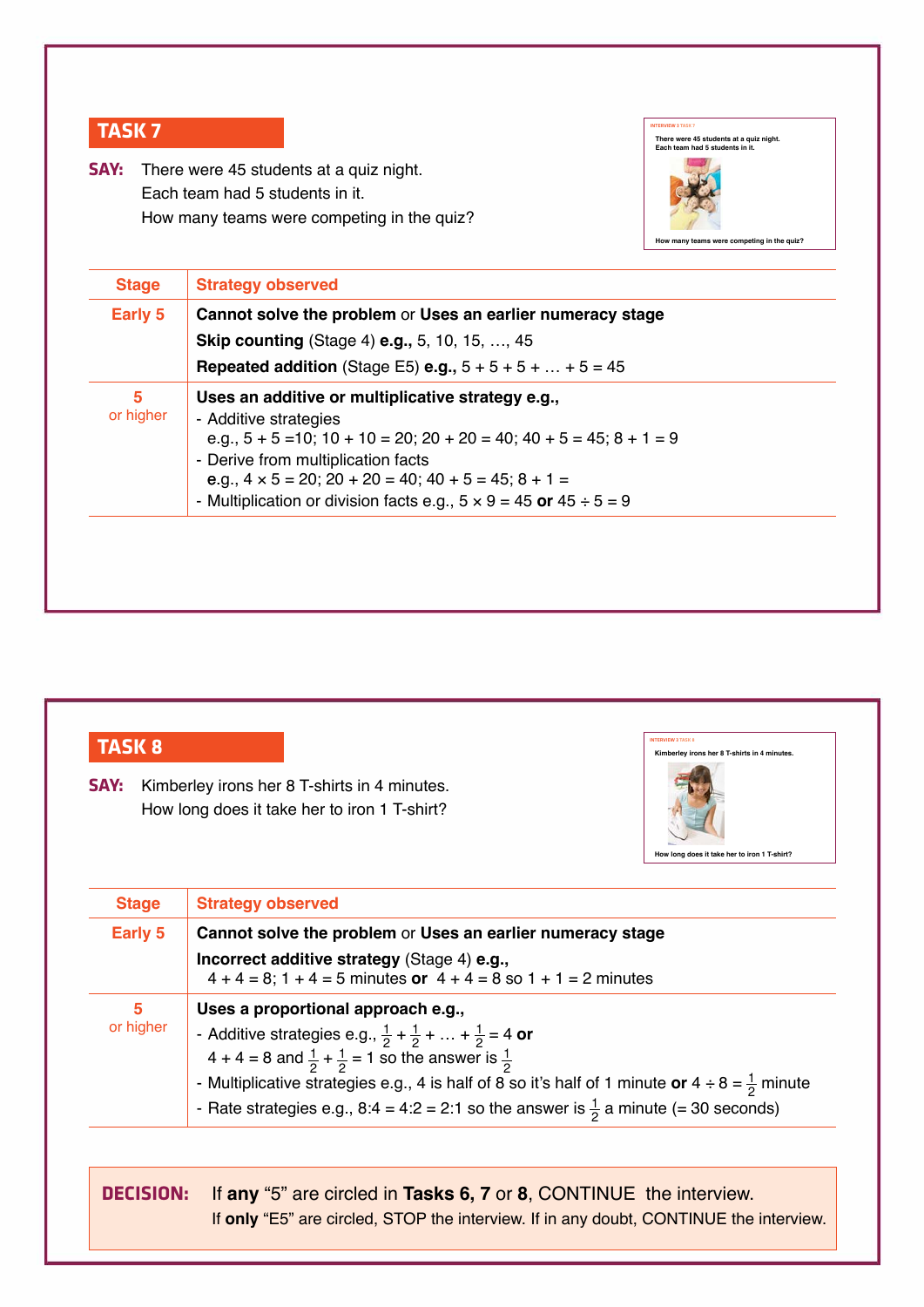# **Kimberley irons her 8 T-shirts in 4 minutes.**



**How long does it take her to iron 1 T-shirt?**

#### Interview 3 **Task 9**

**There were 128 lambs in a field. Another 74 lambs joined them.** 



**How many lambs were there altogether?**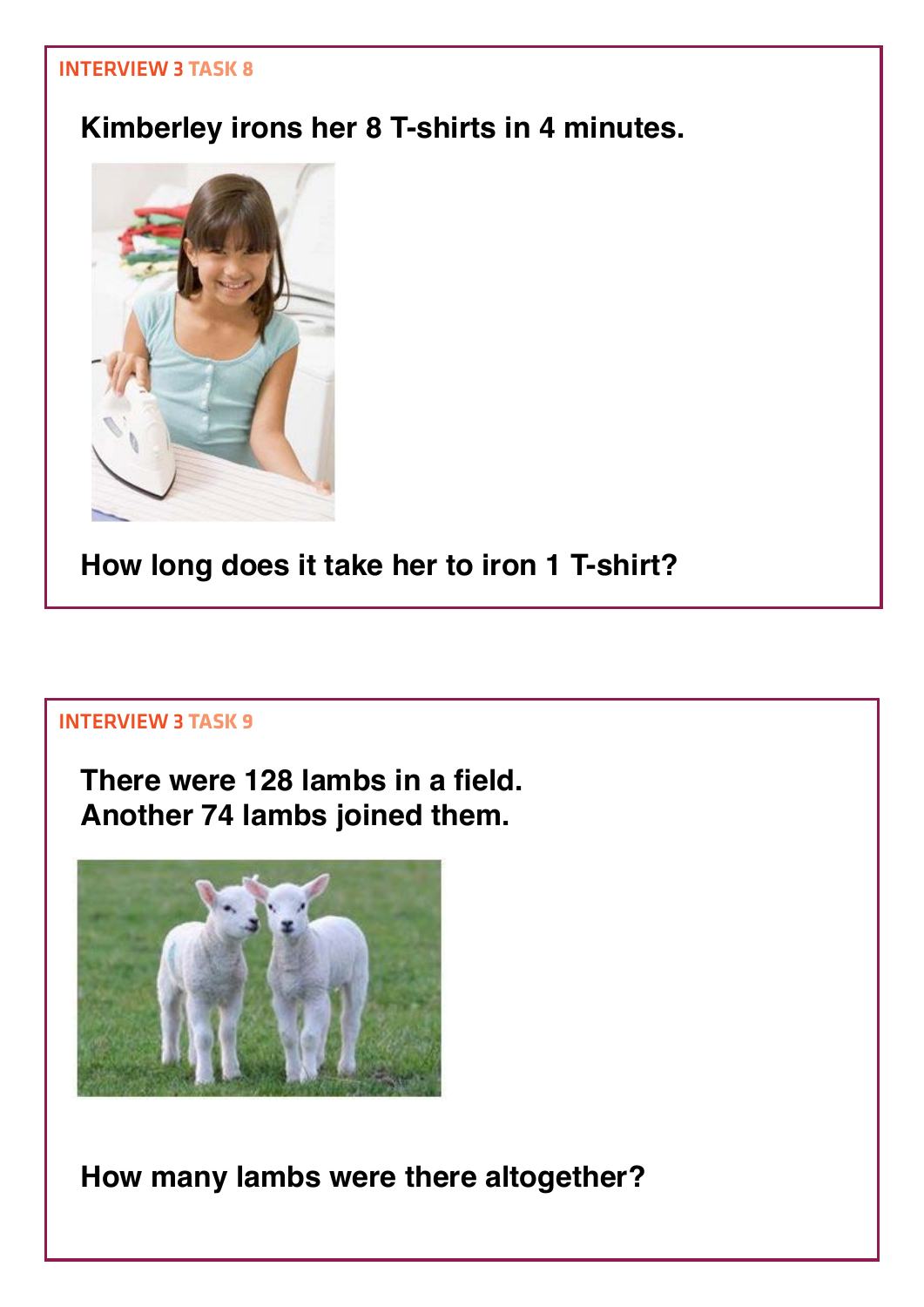| <b>TASK 9</b><br>SAY: | There were 128 lambs in a field.<br>Another 74 lambs joined them.<br>There were 128 lambs in a field.<br>Another 74 lambs joined them.<br>How many lambs were there altogether?<br>How many lambs were there altogether? |  |  |  |
|-----------------------|--------------------------------------------------------------------------------------------------------------------------------------------------------------------------------------------------------------------------|--|--|--|
| <b>Stage</b>          | <b>Strategy observed</b>                                                                                                                                                                                                 |  |  |  |
| 5                     | Cannot solve the problem or Uses an earlier numeracy stage                                                                                                                                                               |  |  |  |
|                       | Skip counting in tens and ones (Stage 4) e.g., [128] 138, , 198; 199, 200, 201, 202                                                                                                                                      |  |  |  |
|                       | <b>Repeat addition in tens and ones (Stage E5) e.g.,</b><br>$128 + 10 + 10 +  + 10 = 198$ ; 199, 200, 201, 202                                                                                                           |  |  |  |
|                       |                                                                                                                                                                                                                          |  |  |  |
|                       | Mix of counting and part-whole strategies (Stage E5) e.g.,<br>$128 + 10 + 10 +  + 10 = 198$ ; $198 + 2 + 2 = 202$                                                                                                        |  |  |  |
|                       | Attempts part-whole strategy with error (Stage E5) e.g., 192 (no carrying)                                                                                                                                               |  |  |  |
| Early 6<br>or higher  | Uses a part-whole strategy e.g.,<br>- Place value partitioning e.g., $(120 + 70) + (8 + 4) = 190 + 12 = 202$<br>- Adding on in parts e.g., $128 + 70 = 198$ ; $198 + 4 = 202$ or<br>$120 + 74 = 194$ ; $194 + 8 = 202$   |  |  |  |

| <b>TASK10</b><br>SAY: | Ra has 6 packets of biscuits.<br>There are 15 biscuits in each packet.<br>Ra has 6 packets of biscuits.<br>There are 15 biscuits in each packet.<br>How many biscuits does Ra have?<br>How many biscuits does Ra have?                                                                                                                                                   |
|-----------------------|--------------------------------------------------------------------------------------------------------------------------------------------------------------------------------------------------------------------------------------------------------------------------------------------------------------------------------------------------------------------------|
| <b>Stage</b>          | <b>Strategy observed</b>                                                                                                                                                                                                                                                                                                                                                 |
| 5                     | Cannot solve the problem or Uses an earlier numeracy stage<br>Uses an additive strategy e.g.,<br>- Skip counting (Stage 4) e.g., 15, 30, 45, 60, 75, 90 [or 6, 12, 18, , 90]<br>- Repeated addition e.g., (Stage E5) e.g.,<br>$15 + 15 +  + 15 = 90$ [or $6 + 6 +  + 6 = 90$ ]<br>- Doubling additively (Stage 5) e.g., $15 + 15 = 30$ ; $30 + 30 = 60$ ; $60 + 30 = 90$ |
| Early 6<br>or higher  | Uses a multiplicative strategy e.g.,<br>- Place value partitioning e.g., $6 \times 10 = 60$ ; $6 \times 5 = 30$ ; $60 + 30 = 90$<br>- Derived from basic fact e.g., $6 \times 10 = 60$ ; $60 + 6 + 6 + 6 + 6 + 6 = 90$<br>- Halving and doubling e.g., $6 \times 15 = 3 \times 30 = 90$                                                                                  |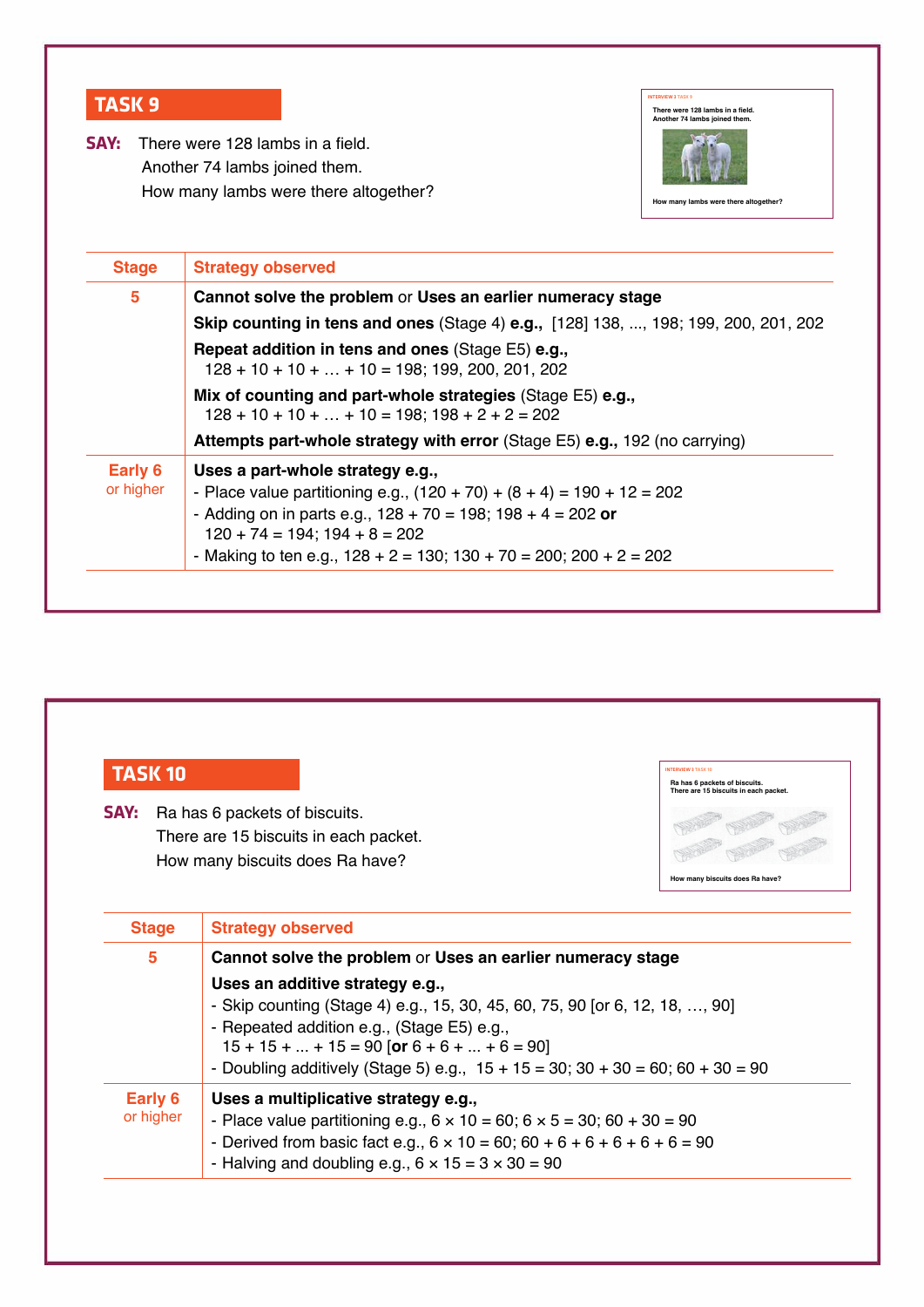

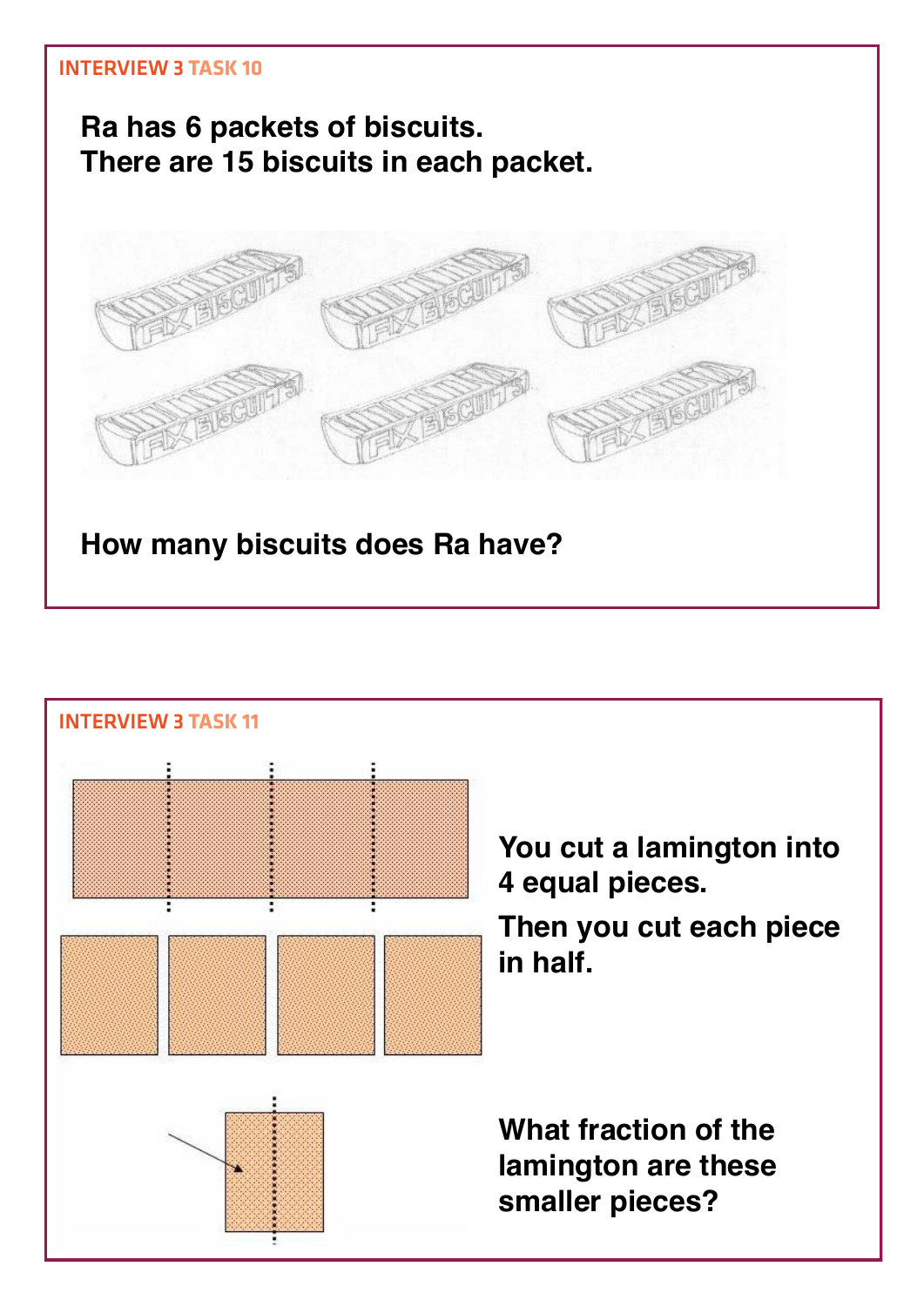| <b>TASK 11</b><br>SAY:                                                                                                                                    | <b>INTERVIEW 3 TASK 11</b><br>You cut a lamington into<br>4 equal pieces.<br>You cut a lamington into 4 equal pieces.<br>Then you cut each piece<br>in half.<br>Then you cut each piece in half.<br>What fraction of the lamington are these smaller pieces?<br>What fraction of the<br>lamington are these<br>smaller pieces? |  |
|-----------------------------------------------------------------------------------------------------------------------------------------------------------|--------------------------------------------------------------------------------------------------------------------------------------------------------------------------------------------------------------------------------------------------------------------------------------------------------------------------------|--|
| <b>Stage</b>                                                                                                                                              | <b>Strategy observed</b>                                                                                                                                                                                                                                                                                                       |  |
| Cannot solve the problem OR Uses an earlier numeracy stage<br>5<br><b>Counting strategy</b> (Stage 4) <b>e.g.,</b> 1, 2, 3, , 8 so the pieces are eighths |                                                                                                                                                                                                                                                                                                                                |  |
| <b>Early 6</b><br>or higher                                                                                                                               | Uses an additive or multiplicative strategy e.g.,<br>- Additive strategy e.g., $2 + 2 + 2 + 2 = 8$ , so these pieces are quarters, and the smaller<br>ones are eighths<br>- Multiplicative strategy e.g., $4 \times 2 = 8$ so the pieces are eighths                                                                           |  |
|                                                                                                                                                           |                                                                                                                                                                                                                                                                                                                                |  |
| <b>DECISION:</b>                                                                                                                                          | If any "E6" are circled in Tasks 9, 10 or 11, CONTINUE the interview.<br>If only "5" are circled, STOP the interview. If in any doubt, CONTINUE the interview.                                                                                                                                                                 |  |

| <b>Service Service</b> | <b>Contract Contract Contract Contract Contract Contract Contract Contract Contract Contract Contract Contract C</b> | $\mathcal{L}^{\text{max}}_{\text{max}}$ and $\mathcal{L}^{\text{max}}_{\text{max}}$ and $\mathcal{L}^{\text{max}}_{\text{max}}$ |                        | . .                                                                                                                   |
|------------------------|----------------------------------------------------------------------------------------------------------------------|---------------------------------------------------------------------------------------------------------------------------------|------------------------|-----------------------------------------------------------------------------------------------------------------------|
| <b>Service Service</b> |                                                                                                                      |                                                                                                                                 | <b>Service Service</b> | <b>Contract Contract Contract Contract Contract Contract Contract Contract Contract Contract Contract Contract Co</b> |

| <b>SAY:</b> Mitchell had 231 toy cars in his collection. |
|----------------------------------------------------------|
| He sold 78 of them.                                      |
| How many cars did he have left?                          |

| He sold 78 of them. | Mitchell had 231 toy cars in his collection. |
|---------------------|----------------------------------------------|
|                     |                                              |
|                     | How many cars did he have left?              |

| <b>Stage</b>   | <b>Strategy observed</b>                                                                                                                                                                                                                                                                                                                      |
|----------------|-----------------------------------------------------------------------------------------------------------------------------------------------------------------------------------------------------------------------------------------------------------------------------------------------------------------------------------------------|
| Early 6        | Cannot solve the problem or Uses an earlier numeracy stage                                                                                                                                                                                                                                                                                    |
|                | Mix of counting and part-whole strategies (Stage E5) e.g.,<br>1, 201, , 161; 161 – 1 = 160; 160 – 7 = 153<br>[231] 22                                                                                                                                                                                                                         |
|                | Attempts part-whole strategy with error (Stage 5) e.g.,<br>$231 - 80 = 151$ ; $151 - 2 = 149$ (compensates in the wrong direction)                                                                                                                                                                                                            |
| 6<br>or higher | Uses a part-whole strategy e.g.,<br>- Place value partitioning e.g., $(230 - 70) + (1 - 8) = 160 - 7 = 153$<br>- Making to hundreds e.g., $231 - 31 = 200$ ; $78 - 31 = 47$ ; $200 - 47 = 153$<br>- Subtracting tidy number and compensation e.g., $231 - 80 = 151$ ; $151 + 2 = 153$<br>- Equal additions e.g., $231 - 78 = 253 - 100 = 153$ |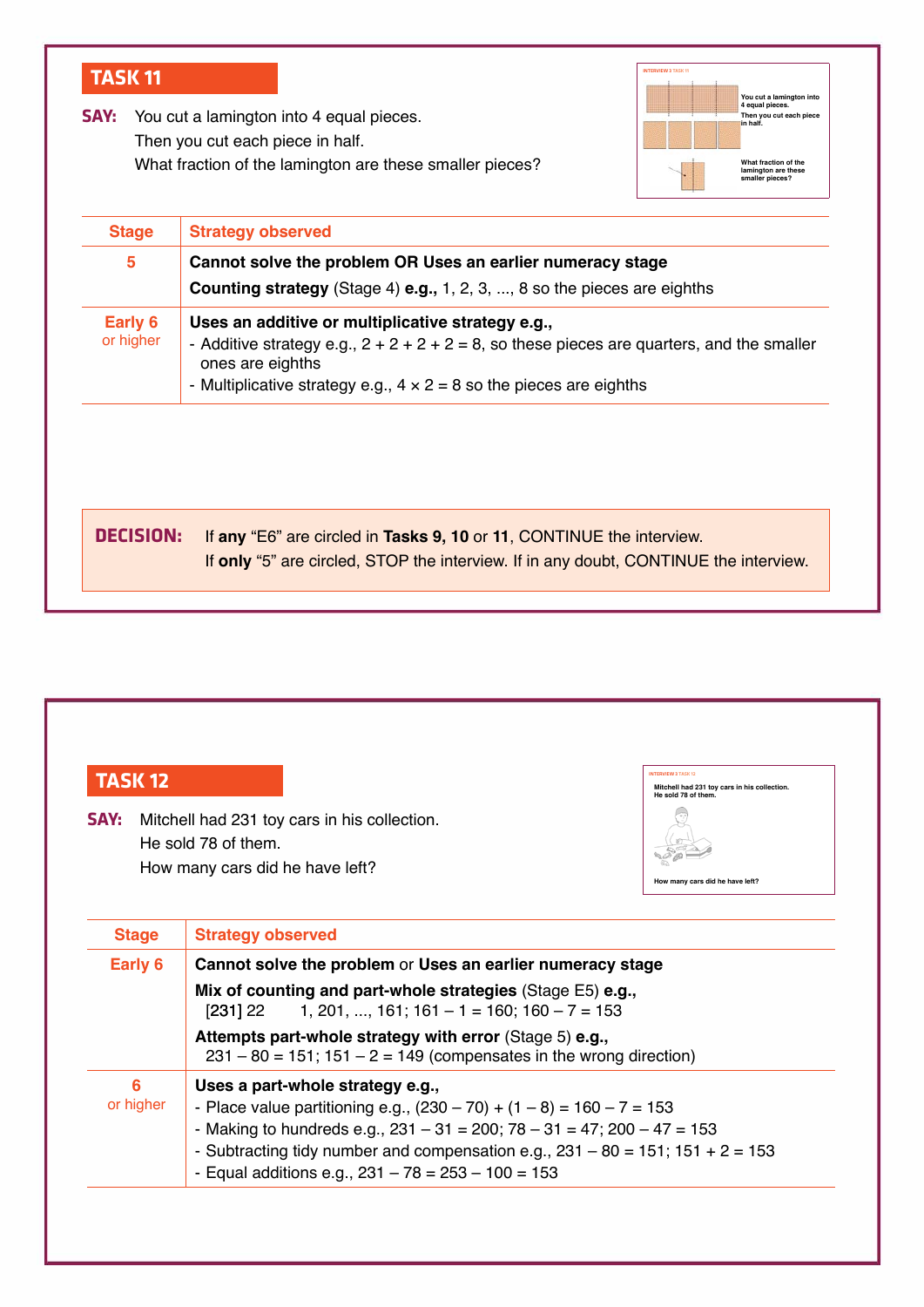**Mitchell had 231 toy cars in his collection. He sold 78 of them.**



**How many cars did he have left?**

# Interview 3 **Task 13**

**The teacher bought 48 packs of pencils at the beginning of the year. There were 5 pencils in each pack.** 

**How many pencils did she buy?**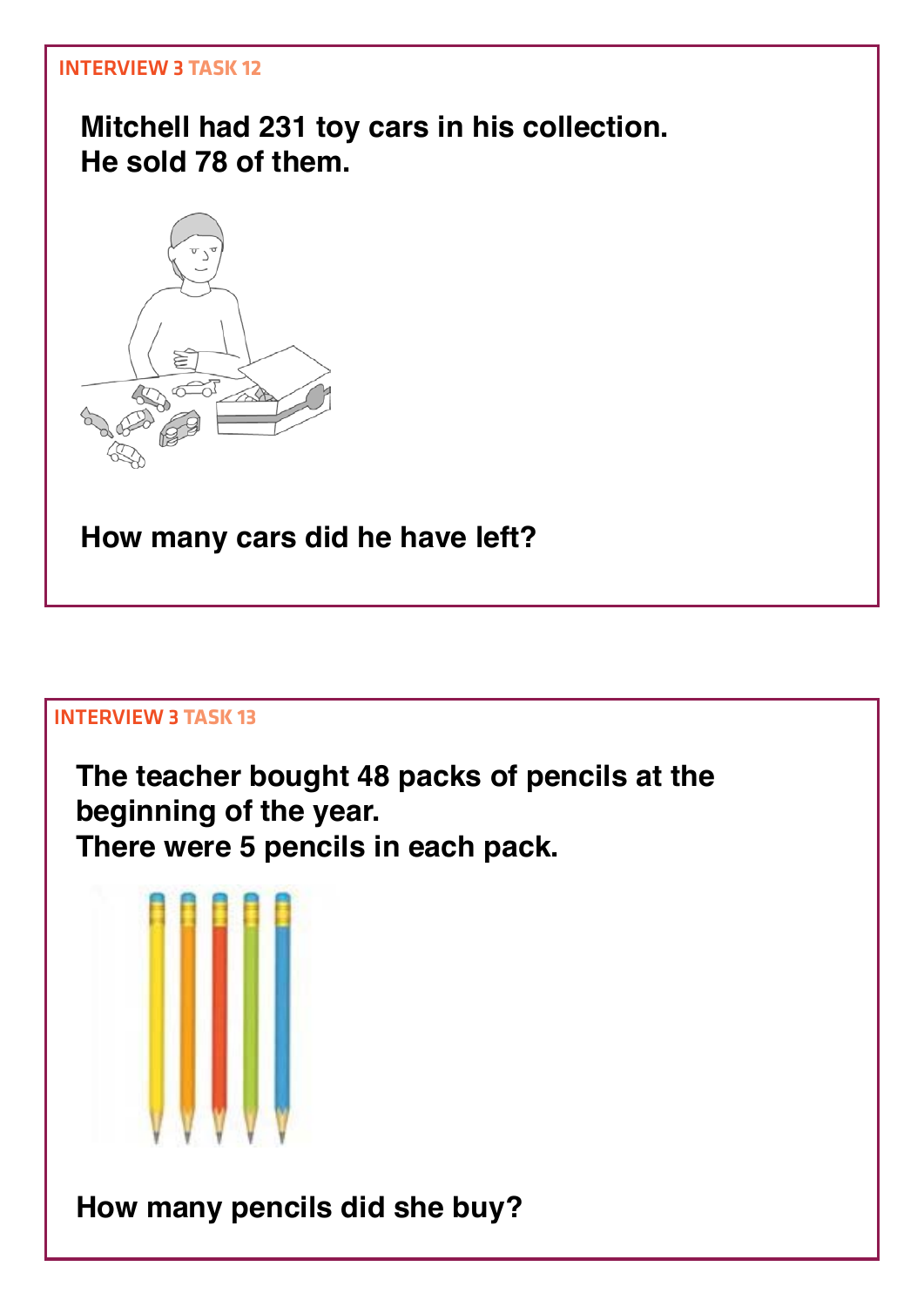**SAY:** The teacher bought 48 packs of pencils at the beginning of the year. There were 5 pencils in each pack. How many pencils did she buy?



| Early 6        | Cannot solve the problem or Uses an earlier numeracy stage                                                                                                                                                                                                                                        |
|----------------|---------------------------------------------------------------------------------------------------------------------------------------------------------------------------------------------------------------------------------------------------------------------------------------------------|
|                | Uses additive strategies e.g.,<br>- Doubling additively (Stage 5) e.g., $48 + 48 = 96$ ; $96 + 96 = 192$ ; $192 + 48 = 240$                                                                                                                                                                       |
| 6<br>or higher | Uses a multiplicative strategy e.g.,<br>- Place value partitioning with basic facts e.g., $(5 \times 40) + (5 \times 8) = 200 + 40 = 240$<br>- Doubling and halving e.g., $48 \times 5 = 24 \times 10 = 240$<br>- Rounding and compensation e.g., $(5 \times 50) - (5 \times 2) = 250 - 10 = 240$ |

| SAY:             | Three friends share two pizzas.<br>What fraction of a pizza does each friend get?                                                                                                                                                                                                                            | What fraction of a pizza does each friend get? |
|------------------|--------------------------------------------------------------------------------------------------------------------------------------------------------------------------------------------------------------------------------------------------------------------------------------------------------------|------------------------------------------------|
| <b>Stage</b>     | <b>Strategy observed</b>                                                                                                                                                                                                                                                                                     |                                                |
| <b>Early 6</b>   | Cannot solve the problem or Uses an earlier numeracy stage                                                                                                                                                                                                                                                   |                                                |
|                  | Uses an additive strategy (Stage 5) e.g.,<br>$\frac{1}{2}$ + $\frac{1}{2}$ + $\frac{1}{2}$ each, the remaining half is cut into three pieces, but cannot name the<br>combined fraction.                                                                                                                      |                                                |
| 6<br>or higher   | Uses a multiplicative strategy e.g.,<br>Two lots of $\frac{1}{3}$ of 1 = 2 $\times \frac{1}{3}$ = $\frac{2}{3}$ or<br>2 out of 6 pieces is $\frac{2}{3}$ of one pizza or<br>$3 \times \frac{1}{2} = 1\frac{1}{2}$ ; $\frac{1}{3}$ of $\frac{1}{2} = \frac{1}{6}$ ; $\frac{1}{2} + \frac{1}{6} = \frac{2}{3}$ |                                                |
| <b>DECISION:</b> | If any "6" are circled in Tasks 12, 13 or 14, CONTINUE the interview.<br>If only "E6" are circled, STOP the interview. If in any doubt, CONTINUE the interview.                                                                                                                                              |                                                |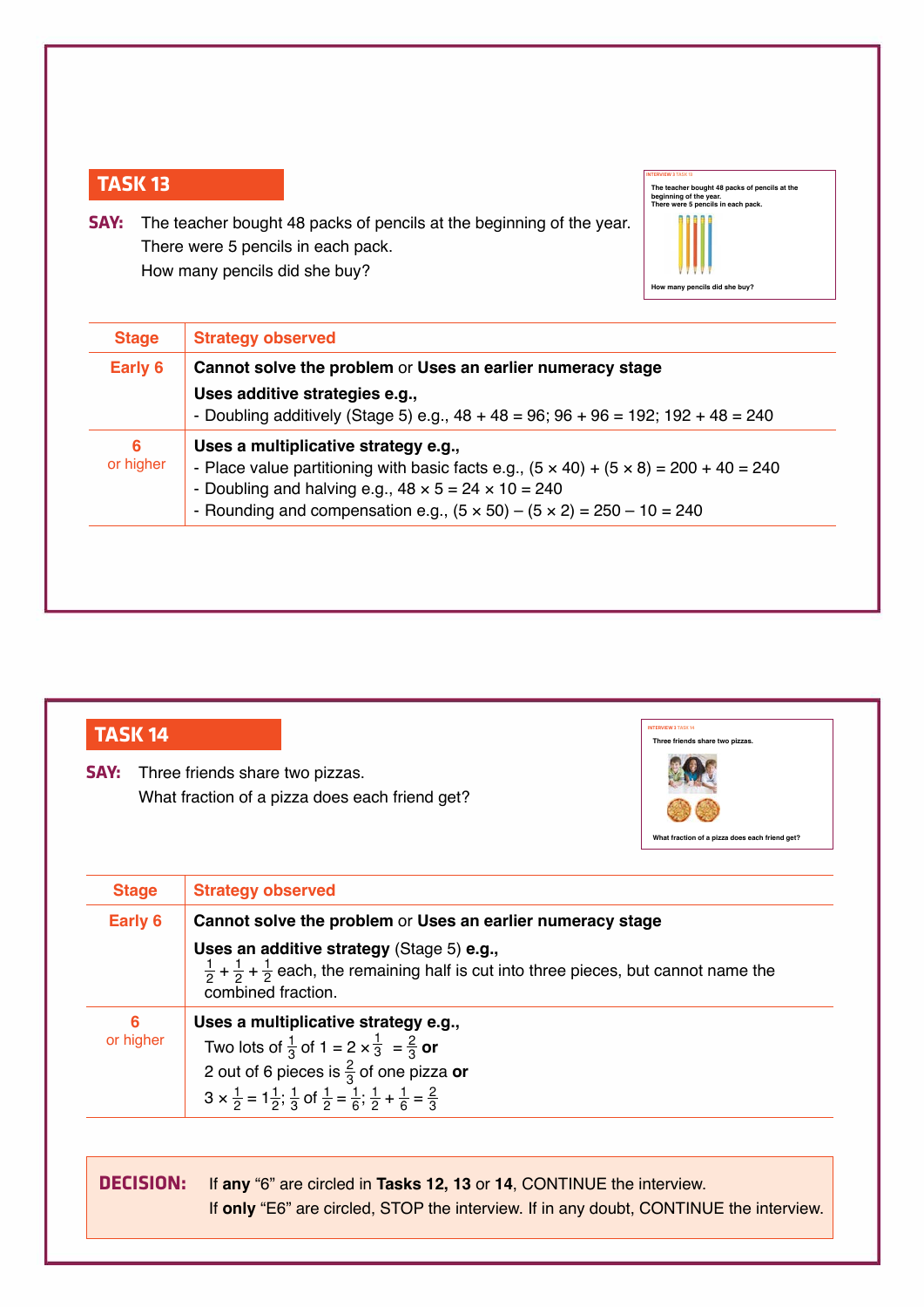# **Three friends share two pizzas.**



**What fraction of a pizza does each friend get?**

# Interview 3 **Task 15**

**The electrician has 5.33 metres of cable. He uses 2.9 metres on a job.**



**How much cable is left?**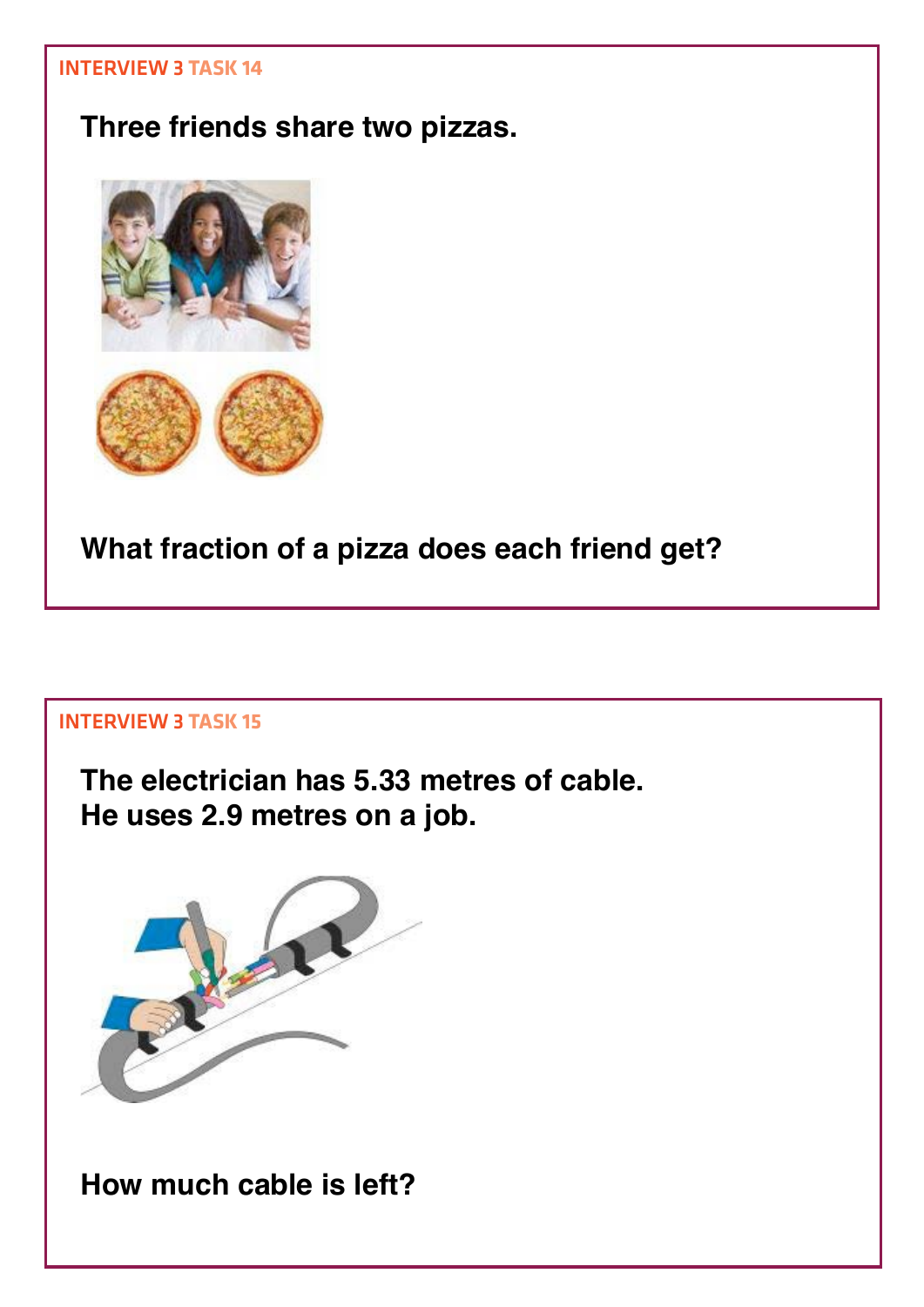**Say:** The electrician has 5.33 metres of cable. He uses 2.9 metres on a job. How much cable is left?



| 6                    | Cannot solve the problem or Uses an earlier numeracy stage                           |
|----------------------|--------------------------------------------------------------------------------------|
|                      | Misinterprets decimal place value (Stage 6) e.g.,                                    |
|                      | - Ignores the decimal points e.g., $533 - 29 = 504$                                  |
|                      | - Treats numbers after the decimal as whole numbers e.g.,                            |
|                      | $5.33 - 2.9 = (5 - 2) + (0.33 - 0.9)$ = $0.24$ = 3.24                                |
| Early 7<br>or higher | Uses part-whole strategies e.g.,                                                     |
|                      | - Taking off in parts e.g., $5.33 - 2.0 = 3.33$ ; $3.33 - 0.9 = 2.43$                |
|                      | - Place value partitioning e.g., $(5-2) + (0.3-0.9) + 0.03 = 3 - 0.6 + 0.03 = 2.43$  |
|                      | - Making to ones e.g., $2.9 + 0.1 = 3.0$ ; $3.0 + 2.33 = 5.33$ ; $0.1 + 2.33 = 2.43$ |
|                      | - Rounding and compensation e.g., $5.33 - 3.0 = 2.33$ ; $2.33 + 0.1 = 2.43$          |

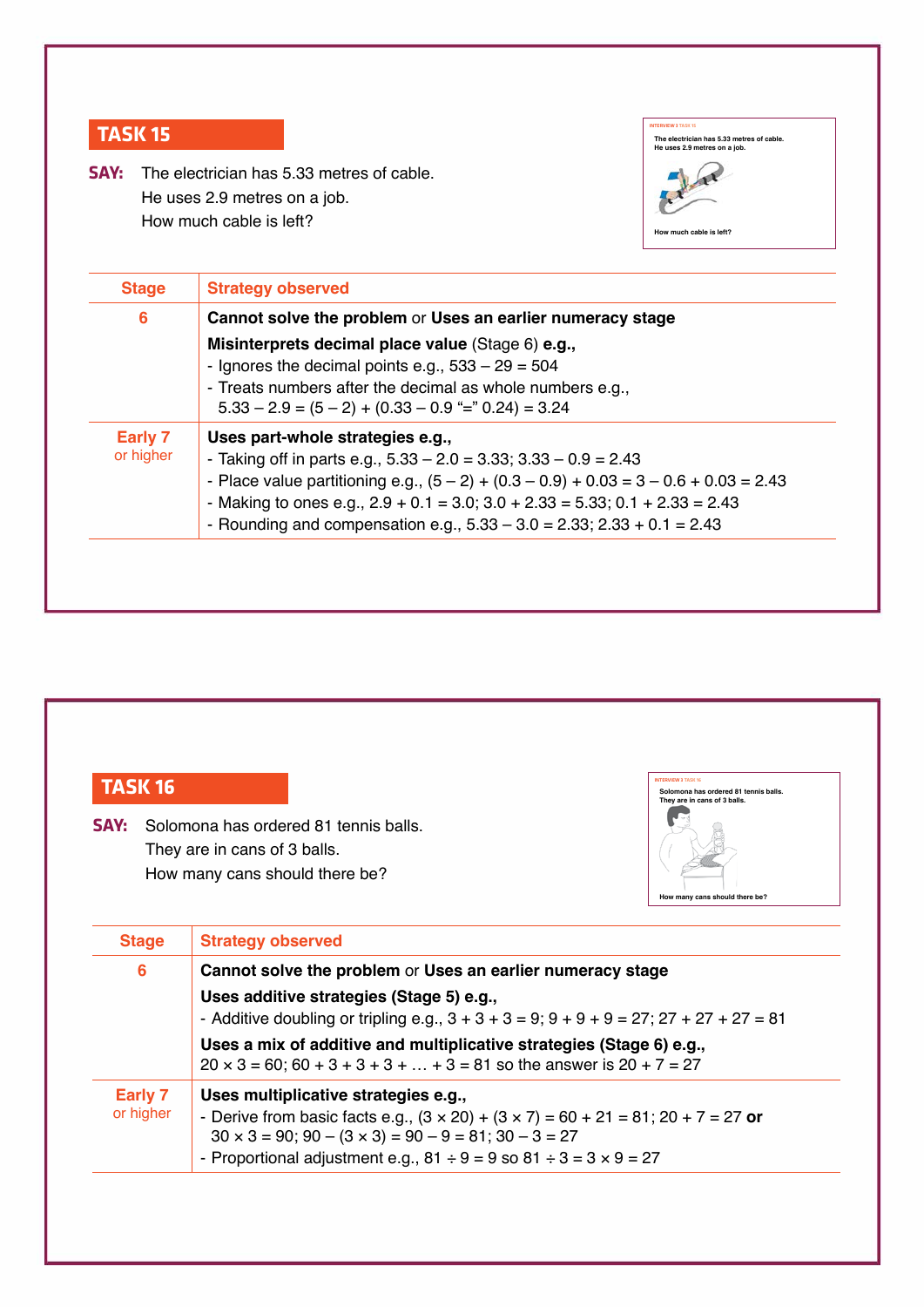**Solomona has ordered 81 tennis balls. They are in cans of 3 balls.** 



Interview 3 **Task 17**

**Mihi and Josh have three-quarters (<sup>4</sup> <sup>3</sup>) of a cake. They share it equally.**



**How much cake does each person get?**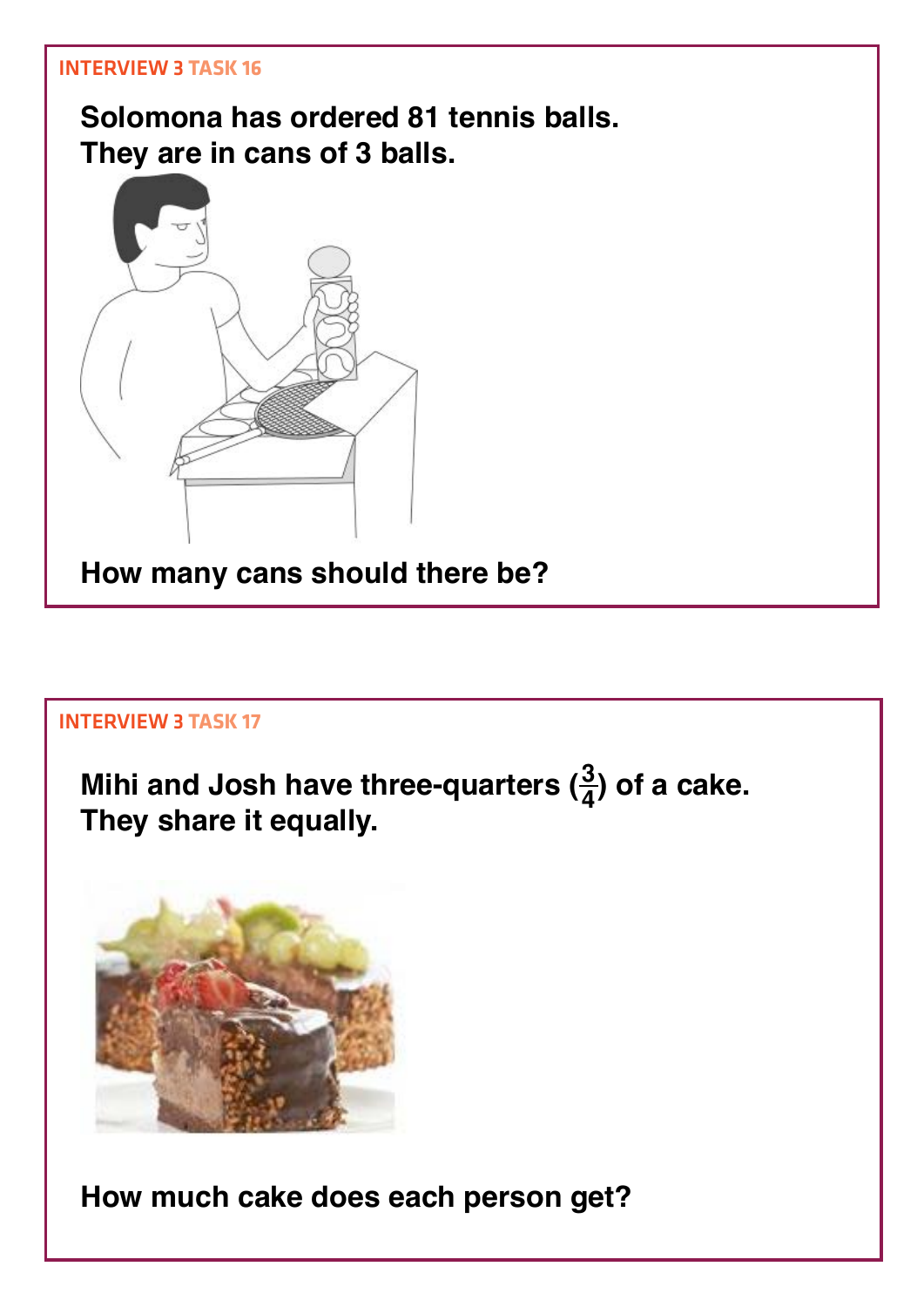**SAY:** Mihi and Josh have three-quarters of a cake. They share it equally. How much cake does each person get?



*Note: Say "three-fourths" instead of "three-quarters" if this is more familiar to your student.*

| <b>Stage</b>                | <b>Strategy observed</b>                                                                                                                                                     |
|-----------------------------|------------------------------------------------------------------------------------------------------------------------------------------------------------------------------|
| 6                           | Cannot solve the problem or Uses an earlier numeracy stage                                                                                                                   |
| <b>Early 7</b><br>or higher | Images three quarters, and equally shares e.g.,<br>$\frac{1}{4}$ plus $(\frac{1}{2}$ of $\frac{1}{4}) = \frac{1}{4} + \frac{1}{8} = \frac{2}{8} + \frac{1}{8} = \frac{3}{8}$ |
|                             | Uses a multiplicative strategy e.g.,<br>$\frac{1}{2}$ of $\frac{1}{4}$ is $\frac{1}{8}$ so $\frac{1}{2}$ of $\frac{3}{4}$ = 3 $\times \frac{1}{8}$ = $\frac{3}{8}$           |
|                             |                                                                                                                                                                              |
| <b>DECISION:</b>            | If any "E7" are circled in Tasks 15, 16 or 17, CONTINUE the interview.                                                                                                       |
|                             | If only "6" are circled, STOP the interview. If in any doubt, CONTINUE the interview.                                                                                        |
|                             |                                                                                                                                                                              |

| <b>TASK 18</b>   |                                                                                                                                                                                                      | <b>INTERVIEW 3 TASK 18</b>                                                                                                                          |
|------------------|------------------------------------------------------------------------------------------------------------------------------------------------------------------------------------------------------|-----------------------------------------------------------------------------------------------------------------------------------------------------|
| SAY:<br>ceiling? | The ceiling is 2.3 metres high.<br>The bookcase is 1.845 metres high.<br>How high, in metres, is the space between the bookcase and the                                                              | The ceiling is 2.3 metres high.<br>The bookcase is 1.845 metres high.<br>How high, in metres, is the space between the<br>bookcase and the ceiling? |
| <b>Stage</b>     | <b>Strategy observed</b>                                                                                                                                                                             |                                                                                                                                                     |
| <b>Early 7</b>   | Cannot solve the problem or Uses an earlier numeracy stage<br>Misinterprets or ignores decimal place value (Stage 6) e.g.,<br>$2.3 - 1.845 = (2 - 1) + (0.3 - 0.845)$ "=" 1 - 0.842 = 0.158 or 0.152 |                                                                                                                                                     |
| 7<br>or higher   | Uses part-whole strategies e.g.,<br>- Place value partitioning e.g., $(2 - 1) + (0.3 - 0.845) = 1 - 0.545 = 0.455$ or<br>$(2.3 - 1.8) + (0 - 0.045) = 0.5 - 0.045 = 0.455$                           |                                                                                                                                                     |
|                  | - Making to ones e.g., $1.845 + 0.155 = 2.0$ ; $0.155 + 0.3 = 0.455$<br>- Rounding and compensation e.g., $2.3 - 1.9 = 0.4$ ; $0.4 + 0.55 = 0.455$                                                   |                                                                                                                                                     |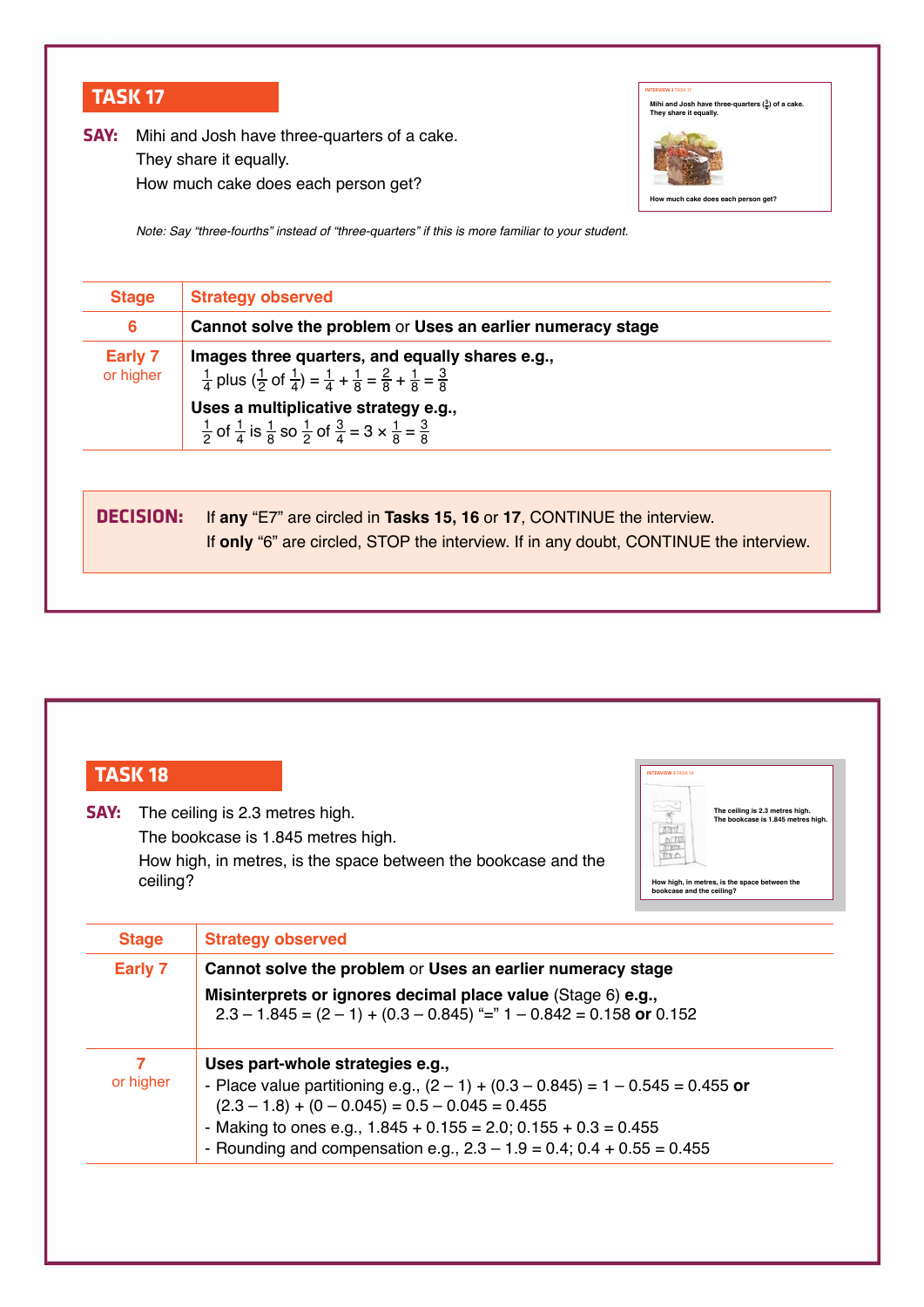

**The ceiling is 2.3 metres high. The bookcase is 1.845 metres high.**

**How high, in metres, is the space between the bookcase and the ceiling?**



**How many batches of scones will Joni be able to bake?**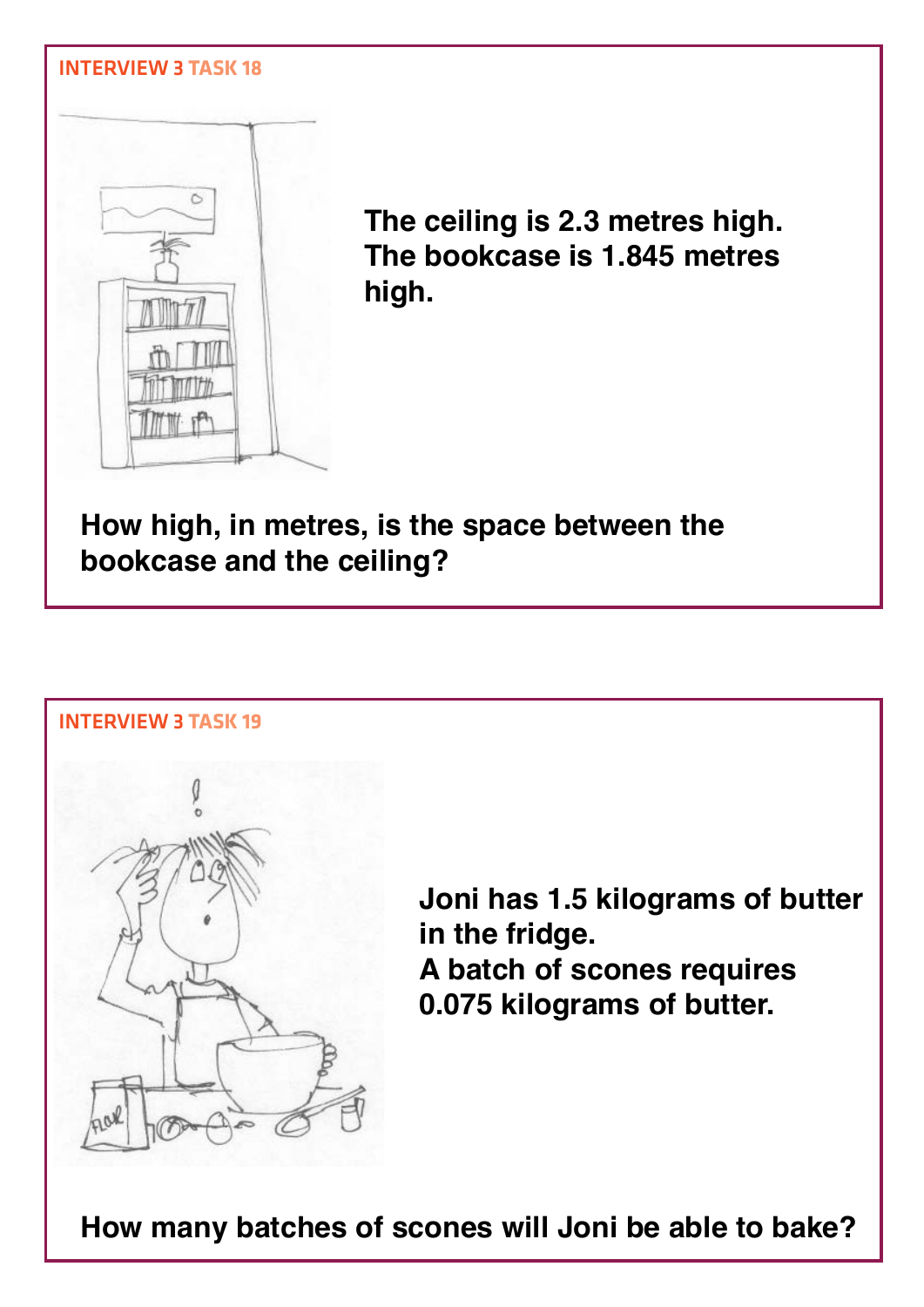**Say:** Joni has 1.5 kilograms of butter in the fridge. A batch of scones requires 0.075 kilograms of butter. How many batches of scones will Joni be able to bake?



IntervIew 3 **taSk 20 One-fifth (<sup>5</sup>**

 $\left(\frac{1}{n}\right)$  of the birds on the lake **There are 40 other birds on the lake.**

**How many birds are on the lake altogether?**

| Early 7        | Cannot solve the problem or Uses an earlier numeracy stage<br><b>Attempts multiplication strategy (Stage 6)</b>                                                                                                                                                                    |
|----------------|------------------------------------------------------------------------------------------------------------------------------------------------------------------------------------------------------------------------------------------------------------------------------------|
| 7<br>or higher | Uses multiplication strategies e.g.,<br>$0.075 \times 20 = 1.5$ [because 75 $\times$ 2 = 150] so the answer is 20 or<br>$1500 \div 75$ (simplify by 5) = 300 $\div 15 = 60 \div 3 = 20$ or<br>2 batches need $2 \times 0.075 = 0.15$ ; $10 \times 0.15 = 1.5$ ; $2 \times 10 = 20$ |
|                |                                                                                                                                                                                                                                                                                    |

| $\mathcal{L}^{\text{max}}_{\text{max}}$ and $\mathcal{L}^{\text{max}}_{\text{max}}$ and $\mathcal{L}^{\text{max}}_{\text{max}}$ | $\mathcal{L}^{\text{max}}_{\text{max}}$ and $\mathcal{L}^{\text{max}}_{\text{max}}$ and $\mathcal{L}^{\text{max}}_{\text{max}}$ |                                                                                                                |                                                                                                                                 |
|---------------------------------------------------------------------------------------------------------------------------------|---------------------------------------------------------------------------------------------------------------------------------|----------------------------------------------------------------------------------------------------------------|---------------------------------------------------------------------------------------------------------------------------------|
|                                                                                                                                 |                                                                                                                                 |                                                                                                                |                                                                                                                                 |
|                                                                                                                                 |                                                                                                                                 |                                                                                                                |                                                                                                                                 |
| <b>Service Service</b>                                                                                                          | and the control of the con-<br><b>Service Service</b><br>.,                                                                     | and the state of the state of the state of the state of the state of the state of the state of the state of th | $\mathcal{L}^{\text{max}}_{\text{max}}$ and $\mathcal{L}^{\text{max}}_{\text{max}}$ and $\mathcal{L}^{\text{max}}_{\text{max}}$ |

| <b>SAY:</b> One-fifth of the birds on the lake are swans. |
|-----------------------------------------------------------|
| There are 40 other birds on the lake.                     |
| How many birds are on the lake altogether?                |



**decISIon:** If **any** "7" are circled in **Tasks 18, 19** or **20**, CONTINUE the interview. If **only** "E7" are circled, STOP the interview. If in any doubt, CONTINUE the interview.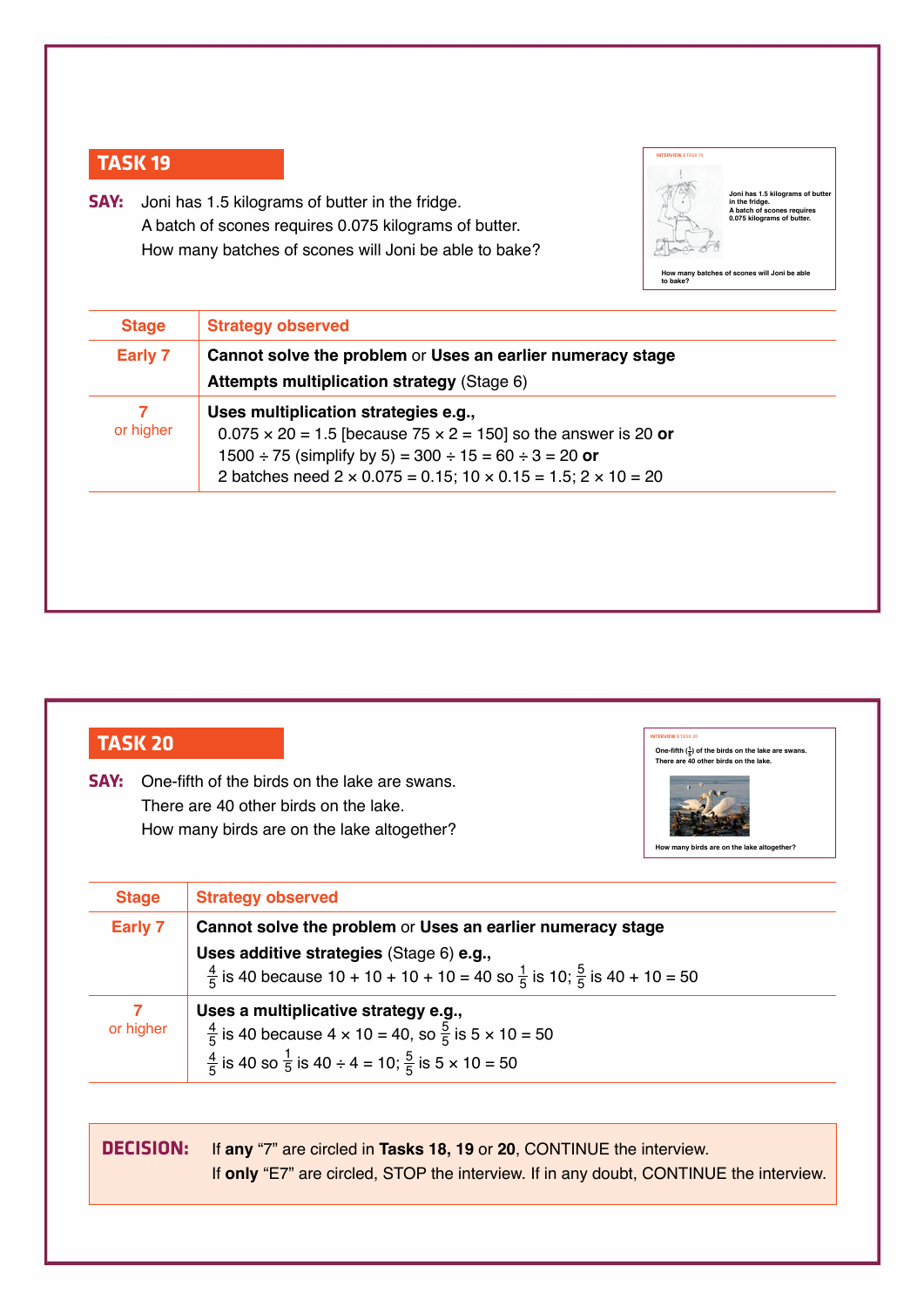One-fifth  $(\frac{1}{5})$  of the birds on the lake are swans. **There are 40 other birds on the lake.**



**How many birds are on the lake altogether?**

# Interview 3 **Task 21**

**Petrol costs 210.9 cents a litre. Your car takes 40 litres.**



**Will you be able to buy 40 litres if you have \$85?**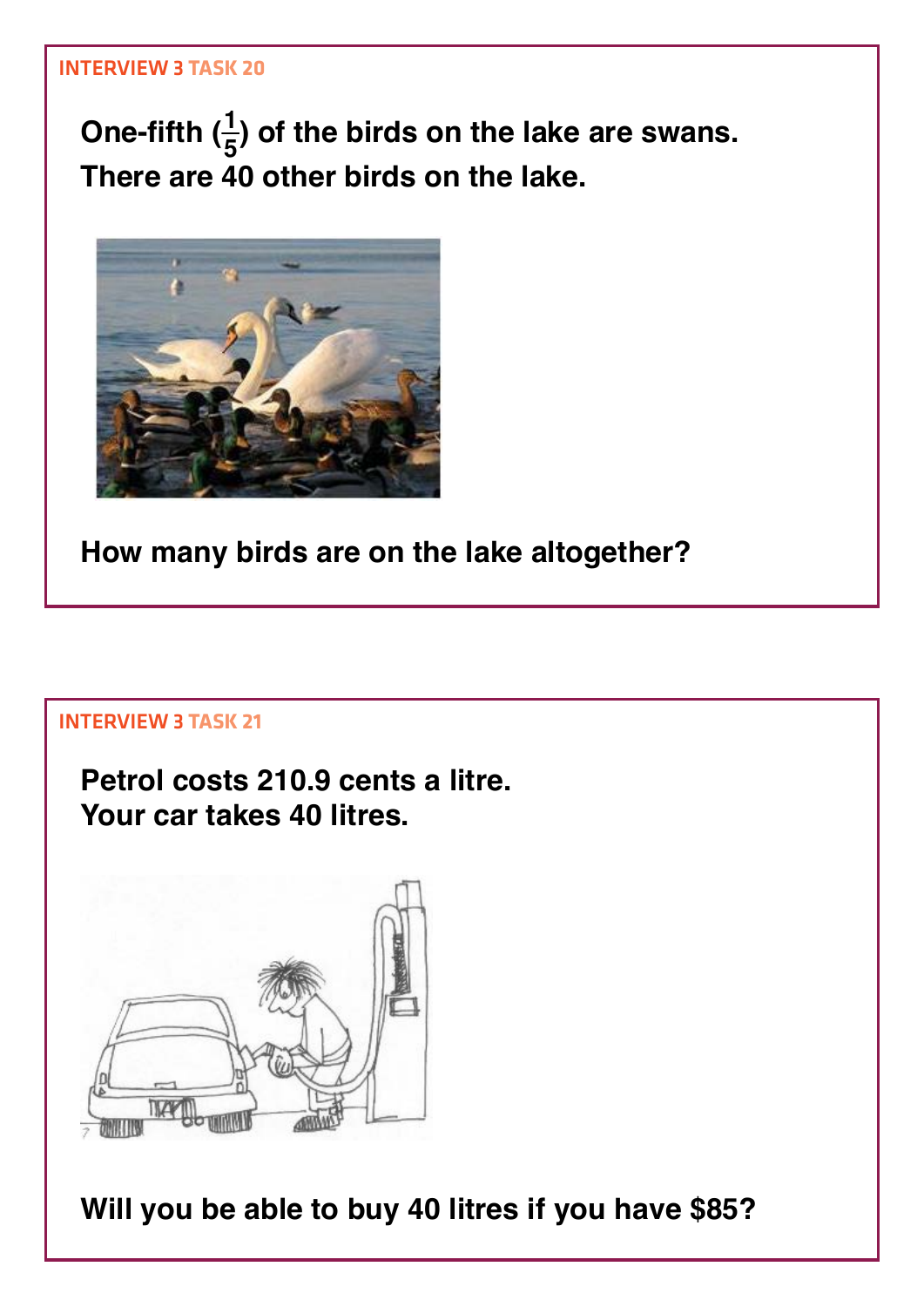**Say:** Petrol costs 210.9 cents a litre. Your car takes 40 litres. Will you be able to buy 40 litres if you have \$85?



| 7                           | Cannot solve the problem or Uses an earlier numeracy stage<br>Attempts multiplication strategy e.g., $40 \times 200 = 8000$ |  |
|-----------------------------|-----------------------------------------------------------------------------------------------------------------------------|--|
| <b>Early 8</b><br>or higher | Uses multiplication strategies e.g.,                                                                                        |  |
|                             | - Place value partitioning e.g.,                                                                                            |  |
|                             | $40 \times 200 = 8000$ ; $40 \times 10 = 400$ ; $40 \times 0.9 = 36$ ; $8000 + 400 + 36 = 8436c = $84.36$                   |  |
|                             | - Rounding dollars and cents e.g., Round 210.9 to 211 then                                                                  |  |
|                             | $40 \times $2 = $80$ ; $40 \times 10c = $4$ ; $40 \times 1c = 40c$ ; \$80 + \$4 + 40c = \$84.40                             |  |
|                             | - Unitising (i.e. cost of fuel per litre if 40 litres costs \$85) e.g.,                                                     |  |
|                             | 80 ÷ 40 = \$2; 5 ÷ 40 = $\frac{1}{8}$ ; $\frac{1}{8}$ of \$1 = 12.5 cents; so could pay if petrol cost                      |  |
|                             | 212.5 cents per litre                                                                                                       |  |

| <b>TASK 22</b><br>Mei-ling saved \$40 in 16 weeks.<br>She saved the same amount each week.<br>SAY:<br>Mei-ling saved \$40 in 16 weeks.<br>She saved the same amount each week.<br>How much had she saved after 6 weeks?<br>How much had she saved after 6 weeks? |                                                                                                                                                                                                                                                                                                                                                                                           |  |
|------------------------------------------------------------------------------------------------------------------------------------------------------------------------------------------------------------------------------------------------------------------|-------------------------------------------------------------------------------------------------------------------------------------------------------------------------------------------------------------------------------------------------------------------------------------------------------------------------------------------------------------------------------------------|--|
| <b>Stage</b>                                                                                                                                                                                                                                                     | <b>Strategy observed</b>                                                                                                                                                                                                                                                                                                                                                                  |  |
| 7                                                                                                                                                                                                                                                                | Cannot solve the problem or Uses an earlier numeracy stage<br>Uses inappropriate additive strategy (Stage 5) e.g.,<br>$16 - 6 = 10$ ; $40 - 10 = 30$ or $6 + 10 = 16$ ; $30 + 10 = 40$<br><b>Uses estimation</b> (Stage 6–7) <b>e.g.,</b> $6 \le \frac{1}{2}$ of 16; 15 $\le \frac{1}{2}$ of 40; so an estimate is 15                                                                     |  |
| <b>Early 8</b><br>or higher                                                                                                                                                                                                                                      | Use a proportional approach e.g.,<br>- Equivalent fractions or ratios e.g., $\frac{6}{16} = \frac{3}{8}$ ; $\frac{3}{8} \times 40 = 15$ or<br>$40:16 = 20:8 = 10:4 = 5:2$ ; $(10 + 5):(4 + 2) = 15:6$ so the answer is 15 or<br>40:16 = 20:8 = 15:6 (using $\frac{3}{4}$ of 20 and $\frac{3}{4}$ of 8) so the answer is 15 or<br>40:16 (8 as a factor) = $5:2 = 15:6$ so the answer is 15 |  |

# **Stop the interview**